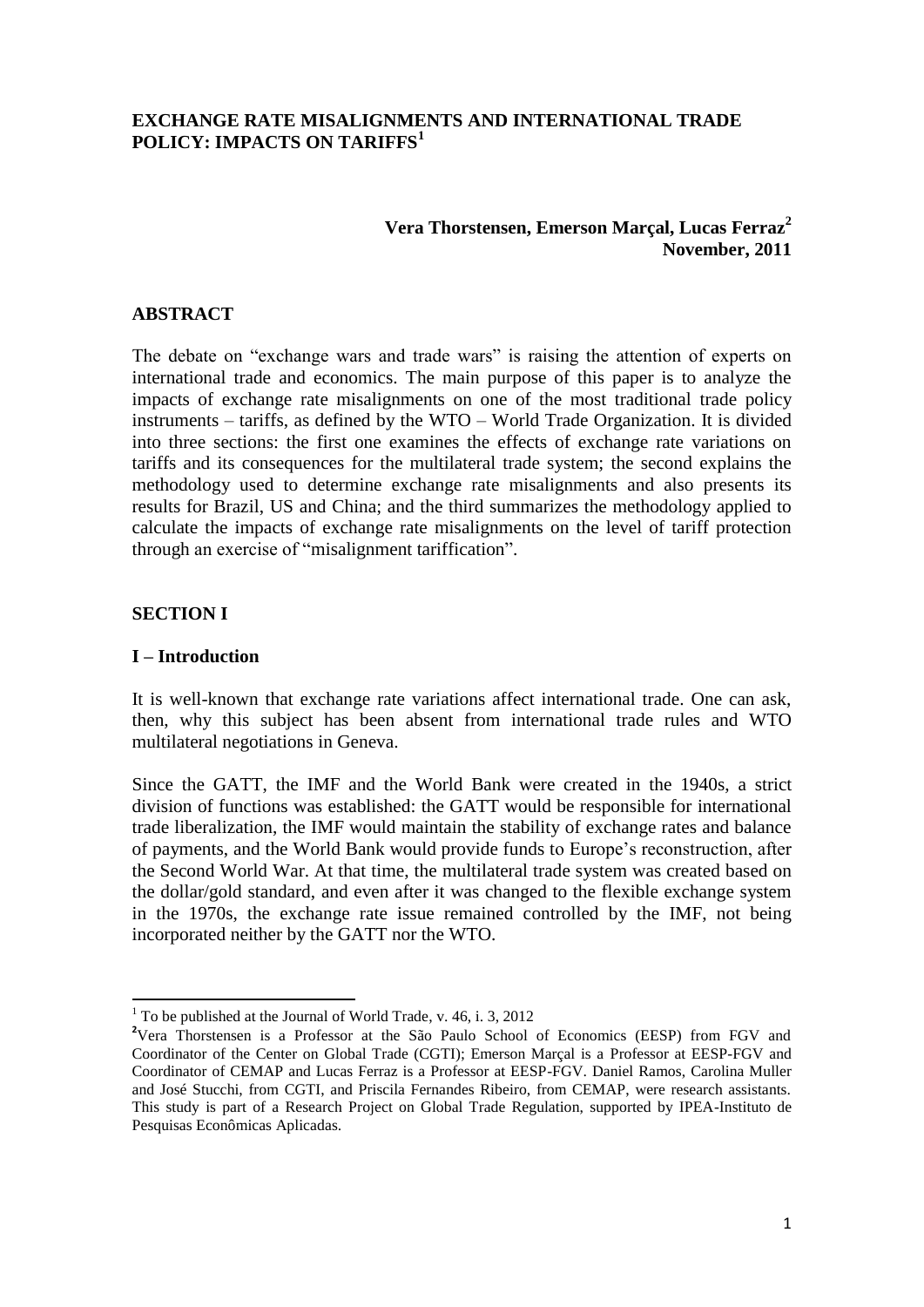While the world was under the US and EU (then, EEC) economic leadership, whenever exchange rate misalignments affected trade relations, the issue was discussed and negotiated by only a few parties, as demonstrated by the Plaza Agreement, in 1985. This agreement was reached by the US, the UK, Germany, France and Japan, and the main purpose was to devaluate the dollar. This kind of "agreement amongst a few" began to be challenged after some developing countries reached a more active position in the international trade arena, especially after China's accession to the WTO and its prominence as the world's biggest exporter.

It is important to clarify how the WTO has been dealing with the exchange rate issue throughout the years. Since 1947, Article XV of the GATT has established rules on exchange arrangements. Article XV.4 states that "*Contracting parties shall not, by exchange action, frustrate the intent of the provisions of this Agreement, nor, by trade action, the intent of the provisions of the Articles of Agreement of the International Monetary Fund*". The given meaning of the word "frustrate" is resumed in the Notes and Supplementary Provisions (Annex I) of Article XV, which explain that the intention is to indicate, for instance, that infringements of the letter of any article of the GATT by exchange rate actions shall not be regarded as a violation if, in practice, there is no appreciable misapplication of the purposes of the Article. So far, there are no examples, in the WTO, of the application of the Article XV.4, due to the fact that no member has ever questioned another member's exchange rate arrangements, as it demands the establishment of a panel and time for its conclusion. Besides the matter on how to define the concept of frustrated purposes, the main question is whether the WTO has to consult the IMF in such case.

The exchange rate concept is both mentioned in the Agreements on Anti-dumping and in the Agreement on Customs Valuation, but only with the purpose of indicating that the official exchange rates informed by governments are the ones to be considered in the investigations. Due to the escalation of exchange rate misalignments, which is responsible for opposing the US and China, as well as other Asian countries, several experts are examining the issue concerning the exchange rate impacts over international trade regulatory system, in order to define whether these misalignments could represent a violation of the WTO rules. Although many attempts of using trade remedies, such as anti-dumping and countervailing measures, to offset the exchange effects have been made, the results appear to be legally questionable, since trade remedies were not negotiated or agreed as mechanisms to inhibit the use of exchange rates as unfair trade.

In other words, the issue concerning how exchange rate variations affect trade has never been incorporated to the WTO rules. The only consensual rule was that exchange rate is an IMF matter. Therefore, raising this issue inside WTO rooms would represent an "infringement" of the concerted code of silence.

The problem is that the IMF is an international organization which does not have an enforcement mechanism such as the WTO's Dispute Settlement Body. It decides the relevant issues through an agreement amongst the most influential parties (those who own more voting power), in a political way. Unlike the WTO, which decides by consensus, the IMF does not have a negotiation nature.

Due to the intensification of the debate on the effects of exchange rates on trade since the 2008 financial crisis, the subject has been addressed to the G-20. However, in the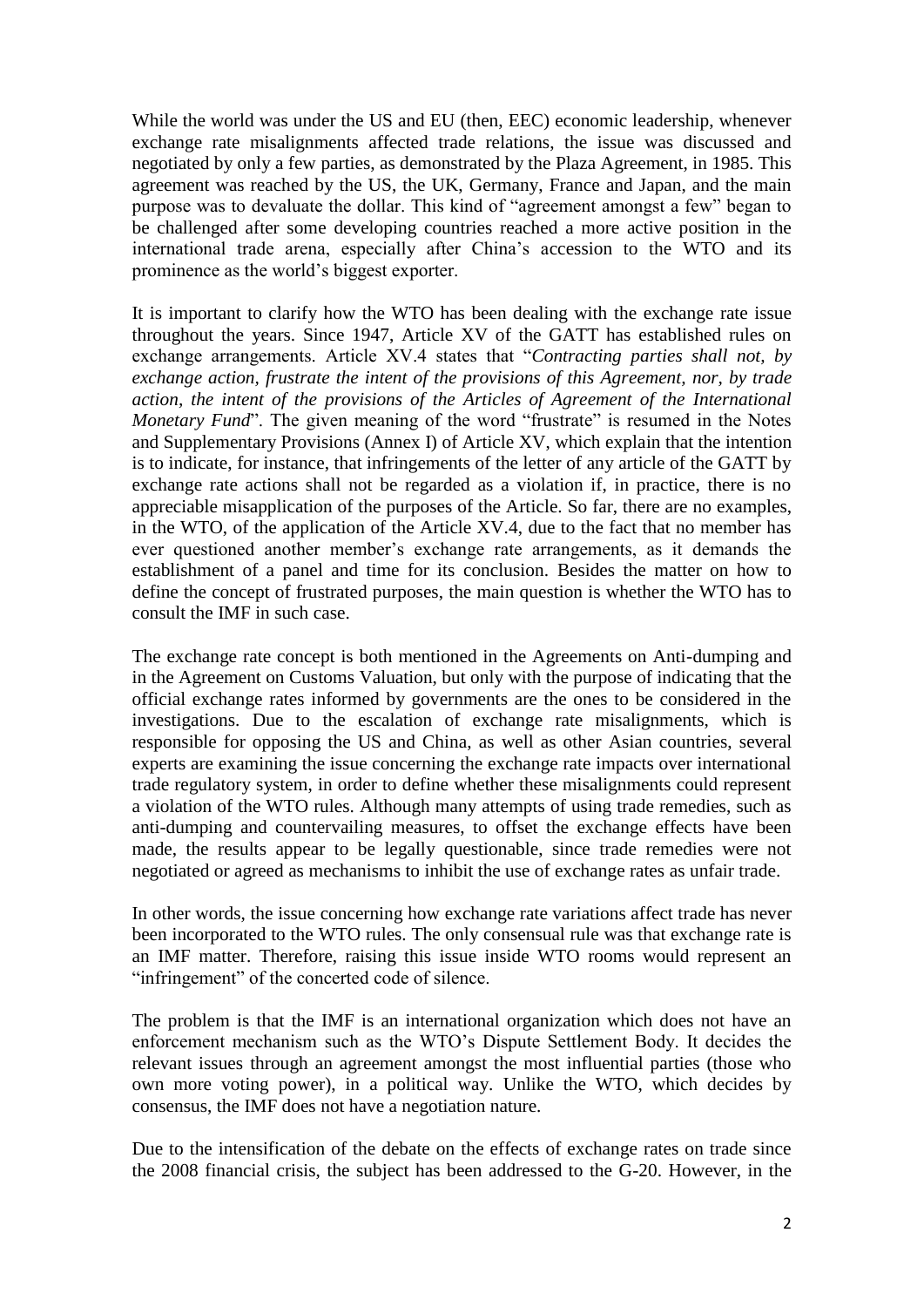present phase of multilateral crises, as expected, developed and emerging countries have failed to find a solution for the matter.

While experienced diplomats debate how to raise the issue and trade lawyers attempt to find a legal solution, economists have been proposing methodologies to calculate misalignments of exchange rates in relation to some equilibrium rates. There are several models for calculating equilibrium exchange rates: the purchasing power parity, the equilibrium of the current account, the equilibrium of assets and liabilities flows of a country, or the exchange rate based on the unit of labor costs. Banks also estimate the level of exchange misalignment with the purpose of anticipating future fluctuations. When reviewing all these studies, it becomes quite evident that the magnitude and the extension in time of these exchange rate misalignments for the main currencies are so significant that ignoring their effects on trade might undermine the objectives of the whole multilateral system.

It cannot be any longer accepted the argument that different exchange methodologies produce different results. The main target is not to search for an estimate with absolute degree of precision, but to discover limits where misalignments can cause trade distortions. What really matters is to find out a threshold from where trade policy instruments become ineffective and the WTO rules can be nullified.

In sum, maintaining the posture that exchange rates is a matter exclusively of the IMF's responsibility and that it does not affect the WTO is to ignore the obvious, that, indeed, exchange rates deeply affect trade. The WTO cannot continue to ignore the effects that exchange rates have on the trade system and its rules, at risk of losing touch with reality and transforming the organization into just a sophisticated juridical fiction!

Nevertheless, after the financial crisis of 2008, persistent misalignments of exchange rate raised the concern of some WTO members that the issue should not be left unattended. Brazil presented a submission to the Working Group on Trade, Debt and Finance (WGTDF) in April 2011, suggesting a work program consisting in an academic research on the relationship between exchange rates and international trade (WT/WGTDF/W/53). In September 20th, 2011, Brazil presented to the same working group a second proposal on the theme, suggesting the exam of available tools and trade remedies in the multilateral system that might allow countries to redress the effects of exchange rate misalignments (WT/WGTDF/W/56).

The WTO Secretariat presented its Note on a Review of Economic Literature in September  $27<sup>th</sup>$ , 2011 (WT/WGTDF/W/57), as mandated by the Working Group. Although an extensive research, this work, encompassing the effects of exchange rates on economic flows, did not touch the issue of the impacts of exchange rate misalignment on WTO principles, rules and its instruments: tariffs, antidumping, subsidies, safeguards, rules of origin, GATT Articles I, II, III, XXIV, just to name some of the rules that are certainly being affected by exchange rates. In summary, the WTO Secretariat Notes speaks "IMF language", not "WTO language".

This paper objective is to study the impact of exchange rates misalignments on the most traditional WTO instrument – tariffs. It analyses the effects of exchange misalignments on tariffs, mainly on GATT Article II and GATT Article I (MFN).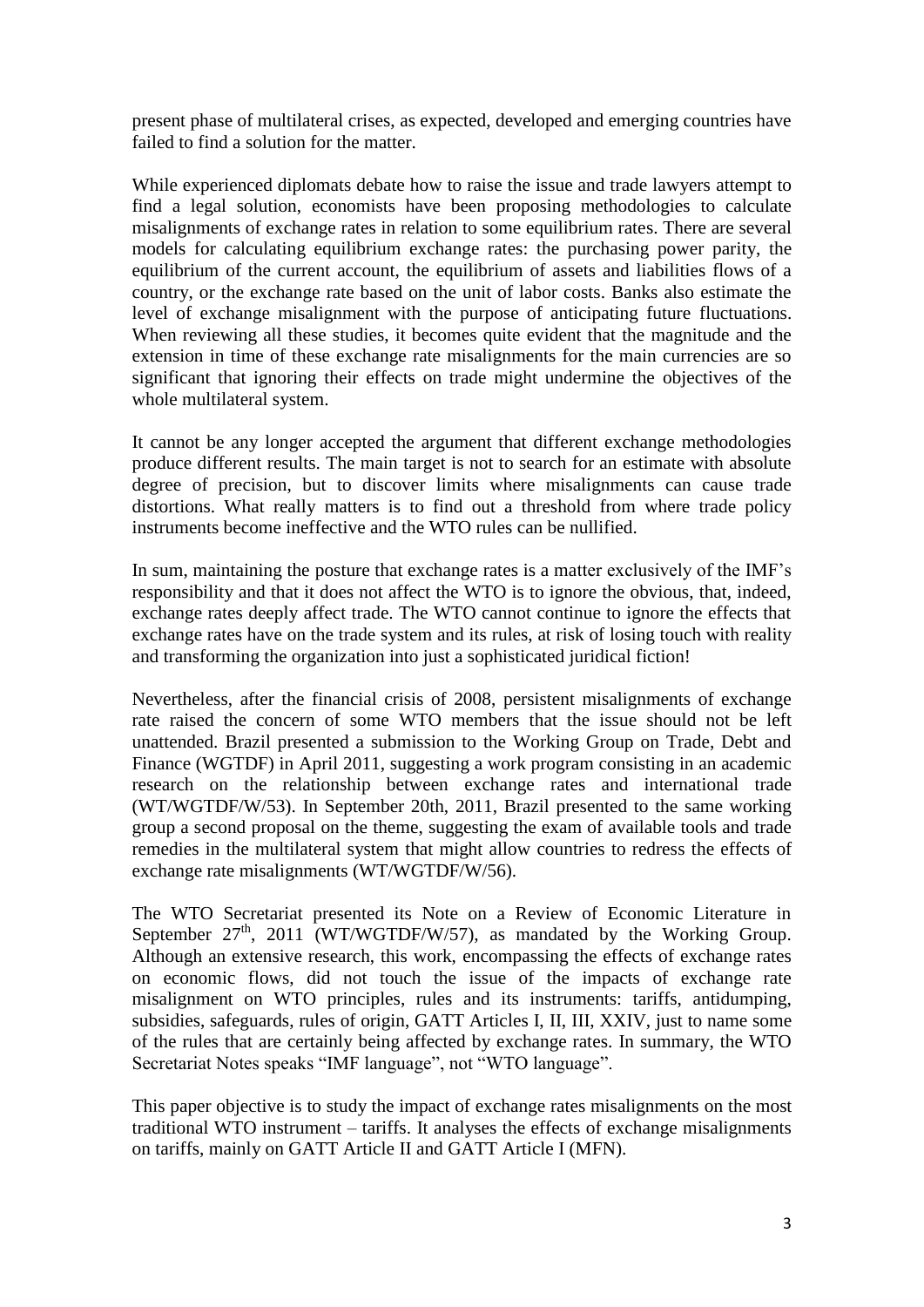# **II – Some estimates on exchange rate misalignments**

The purpose of this section is to present some methodologies and some estimates for misalignments to be used in some simulations on exchange rate tariffication. They will allow a more direct analysis of the effects of these misalignments on trade policy instruments.

There are different methodologies for the calculation of exchange rate misalignments on the literature. Some examples will be presented here.

### **1 – Estimates of Cline and Williamson**

Cline, W. and Williamson, J. from the Peterson Institute for International Economics have been estimating equilibrium exchange rate misalignments related to the dollar based on the economic fundamentals (*Fundamental Equilibrium Exchange Rate* – FEER), since 2008. A fundamental equilibrium exchange rate is defined as an exchange rate that is expected to be indefinitely sustainable on the basis of existing policies. It is considered to be the one expected to generate a current account surplus or deficit that matches the country's underlying capital flow over the cycle, assuming that the country seeks internal balance (Cline, Wiliamson, PB11-5, 2011).

The misaligned rates vary according to the model's hypothesis and to the relevant data which are incorporated.

## **2 – Estimates of Credit Suisse Bank**

Credit Suisse has also estimated exchange rate misalignments for some developing countries. The Bank calculated the value of the Real Effective Exchange Rates (REER), as a function of terms of trade, productivity and interest rates, for the period 1995 to 2010. Sophisticated econometric methods based on the panel data are used.

## **Graphic 1: Exchange rate misalignments regarding the equilibrium exchange rate elaborated by Credit Suisse:**



Note: For Argentina, Israel and Peru, the latest available data are for November 2010<br>Source: Credit Suisse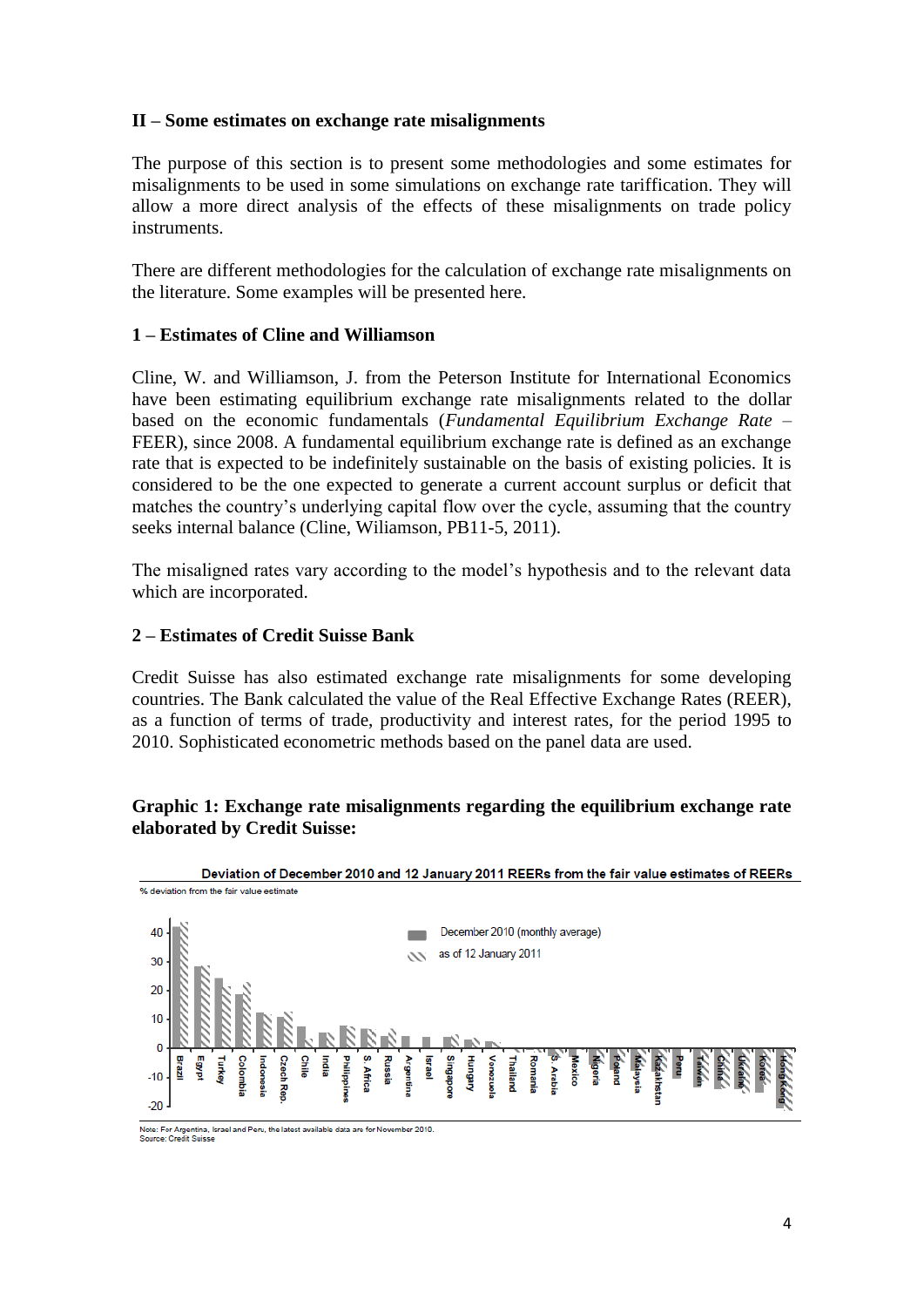# **3 – Estimates for China**

China is one of the most studied cases, due to its increasing importance on international trade scenario.

A few estimates of China's exchange rate misalignments are presented in the literature:

- 12% H. Reisen, OEDC, 12/2009.
- 25% D. Rodrick, Harvard University, 12/2009.
- 30% A. Subramanian, Peterson Institute, 4/2010.
- $\bullet$  40% (1/2010) e 24% (6/2010) W.Cline and J. Williamson, Peterson Institute.
- 50% N. Fergunson, M. Schularick, Harvard University, 10/2009.

The IMF also presented some estimates on China's misalignments on the last two Reports on Article IV. Considering the relevance of the effects of China's exchange rate misalignments on the international economy, the conclusions described on the last two Staff Report for Article IV Consultations, of 2010 and 2011, are revealing: 2011's Reports states that: "*Staff continues to believe that the renminbi remains substantially below the level consistent with medium-term fundamentals. At this point, there is little reason to change the assessment made during the 2010 Article IV Consultation*"*.*

Only on its footnote this Report shows the estimates of IMF's Consultative Group: "*The current estimates of the Consultative Group on Exchange Rates indicate that the renmimbi is undervaluated by 3% (ERER approach), 17% (ES approach) and 23% (MB approach)*" (China Report on Article IV Consultation, page 18).

# **4 – Estimates of CEMAP**

CEMAP – The Center on Applied Macroeconomics of the São Paulo School of Economics from of Getúlio Vargas Foundation has been calculating Brazil's exchange rate misalignments since 2009. CEMAP estimates real equilibrium exchange rate that implies on the stability of net foreign asset position of a country, by using an econometric model of co-integration to Brazil (1980 to 2010), to the US (1970 to 2010) and China (1980 to 2010). The estimates for other G20's countries are in progress. The description of the methodology is presented on Section II of this paper.

The main results can be seen in the following graphics:



# **Graphic 2: Brazil - exchange rate misalignments**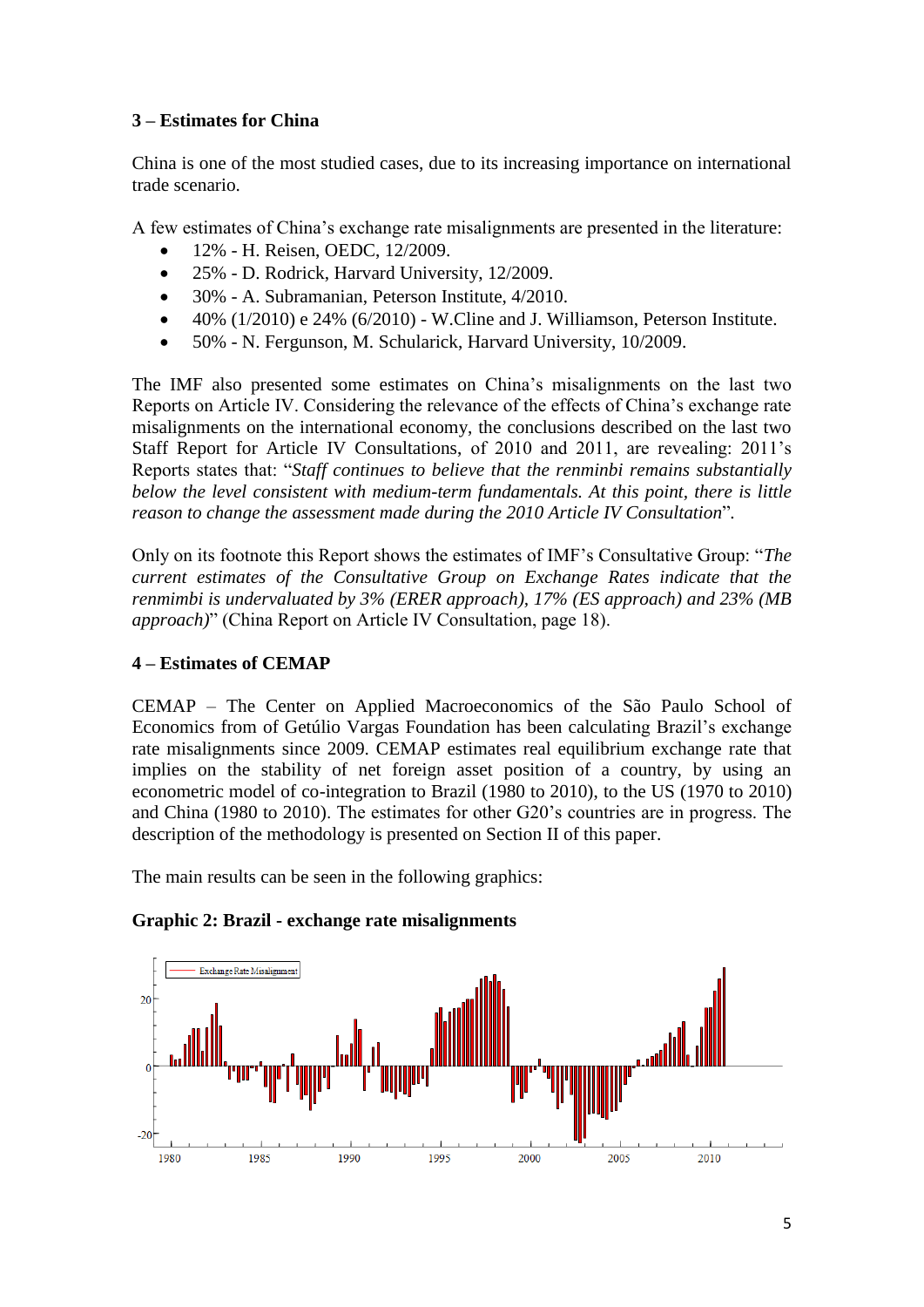

**Graphic 3: United States - exchange rate misalignments**

**Graphic 4: China - exchange rate misalignments**



Considering the year 2010, the exchange rate misalignments for Brazil, US and China are the following:

- Brazil  $+29%$  (overvaluation)
- $\bullet$  US  $-10\%$  (undervaluation)
- China  $-17\%$  (undervaluation)

### **Some conclusions**

There is a wide literature presenting different methodologies and sophisticated econometric models to estimate countries exchange rate misalignments. The bibliography presented in Section II of this paper indicates some of the most recognized authors in this area.

According to several sources, the most elaborated model concerning misalignments is the one used by IMF's Consultative Group on Exchange Rate. The problem is that those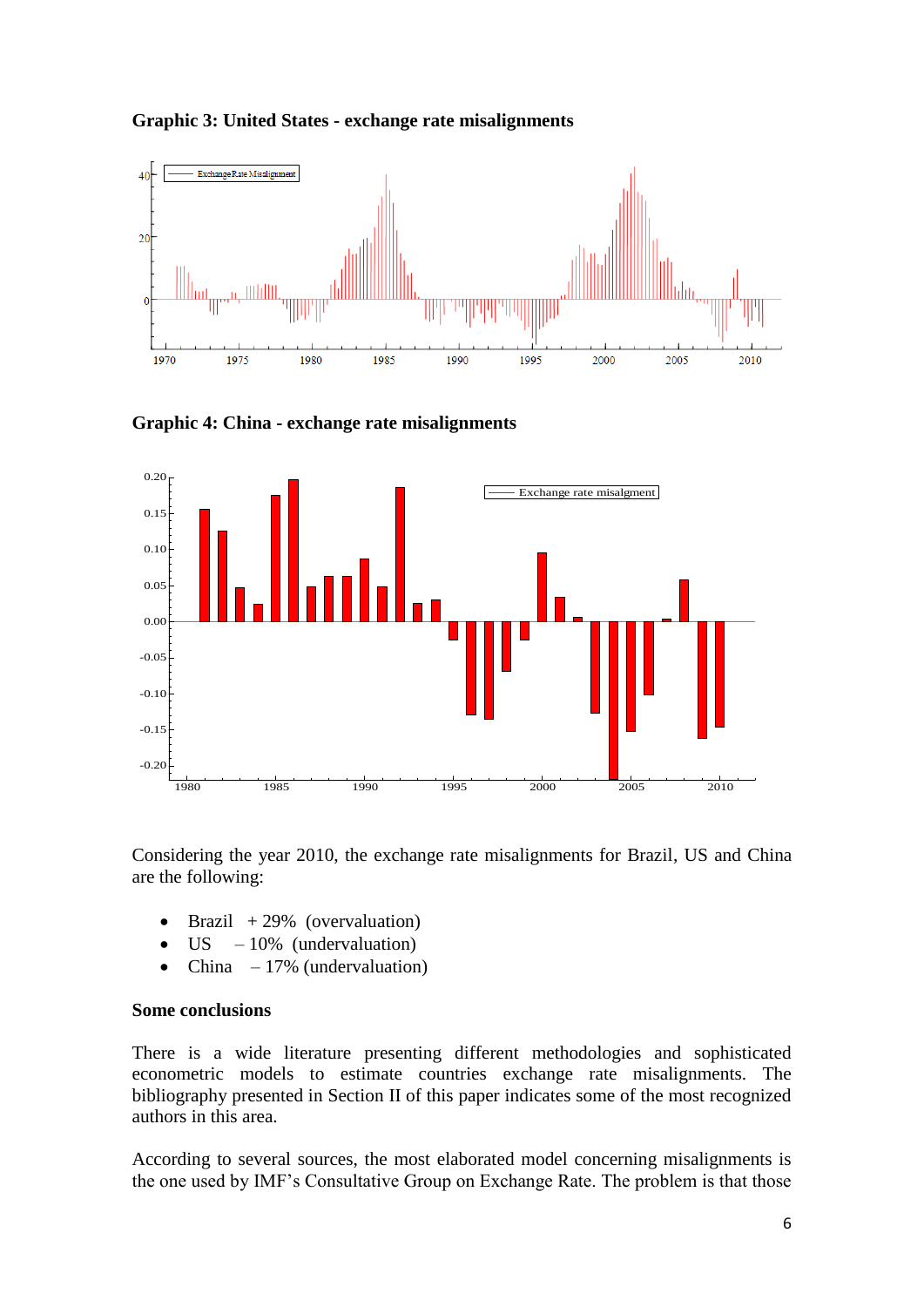estimates are not published in details in the Staff Report for Article IV Consultations that periodically examine members' exchange rates and balance of payments progress.

It is relevant to emphasize that transparency rules, strongly supported by some and little respected by others, are not accepted by all IMF members. The increasing importance of the exchange rate issue demonstrates the urgency that the IMF publishes the estimates of its member's exchange rate misalignments, as well as the applied methodology, allowing WTO members to analyze their impacts on their trade instruments.

# **III – The effects of exchange rate misalignments on trade policy instruments: the case of bound and applied tariffs**

The next question to be raised is how such misalignments affect the international trade policy instruments negotiated by the GATT/WTO over the last 60 years.

It is possible to develop a methodology to analyze the effect of exchange rate misalignments on either bound tariffs, negotiated by a country as a compromised ceiling for the tariff of each product, or on applied tariffs, used by such member as a protection level determined by its Trade Policy.

Tariffs are a GATT's historical instrument for trade protection and one of the main negotiating subjects included in multilateral rounds. Its purpose is to allow an objective and transparent protection for agricultural and non-agricultural goods, and to be reduced over time, as a result of trade liberalization. The difference between bound and applied tariffs represents an important space available for industrial policy purposes, the so called *policy space*, strongly defended by developing countries and highly critized by developed countries.

A quite realistic picture of each WTO member tariff protection's framework can be given by a graphic showing tariff averages for each chapter of the Harmonized Commodity Description and Coding System – HS (97 chapters), which includes: foodstuff, mineral, textiles, machines, electronics, vehicles and aircrafts, amongst others.

The concepts of tariff and tariffication are the core of the GATT/WTO logic. Endless hours have been spent in all negotiation rounds to estimate the *ad valorem* equivalent rates of several duties expressed on a monetary basis, such as specific rate duties and variable levies. Even in the cases of anti-dumping, countervailing measures and safeguards, the duties are equivalent to tariffs. According to this logic, exchange rate misalignments can also be tariffied through the calculation of a tariff equivalent. Just like tariffs, the effect of the exchange rate can be transferred to imported and exported goods' prices.

The exchange rate misalignment tariffication methodology is developed in Section III of this paper.

# **Impacts of exchange rate misalignments on tariffs levels**

Some simulations can be developed based on the estimates of exchange rate misalignments and its tariff equivalents, obtained through the tariffication of exchange rates.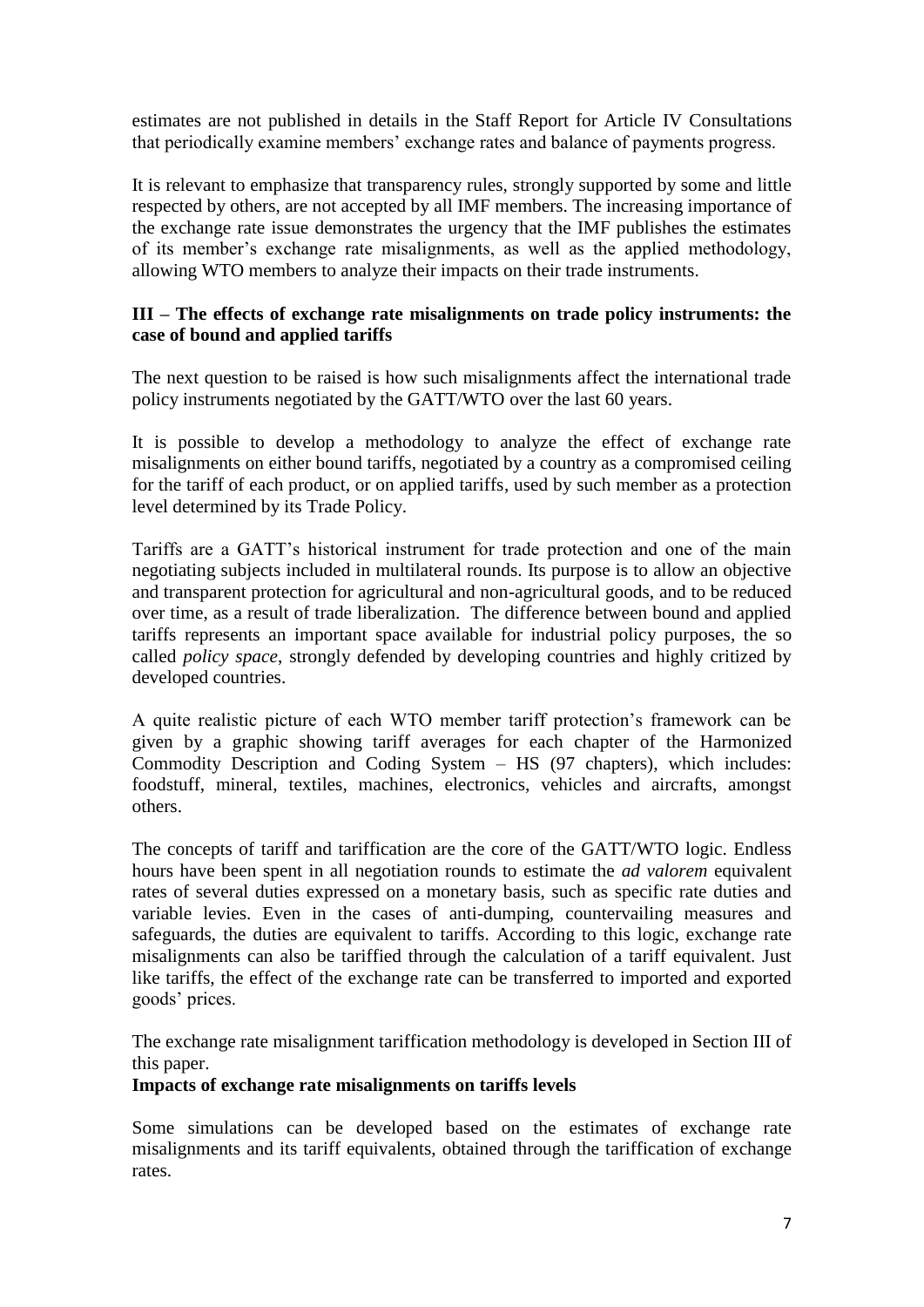It is important to stress that this paper is not searching for the precise value of the exchange rate misalignments, but the threshold beyond which trade policy instruments become ineffective. A member, with these numbers at hand, could figure out how to neutralize the effects of exchange rate on trade and to regain the effectiveness of its tariffs and other GATT/WTO rules negotiated all throughout the rounds.

This paper explores a few hypotheses, using approximated values for misalignments calculated by CEMAP/FGV and present in the literature. For Brazil, US and China, the assumed values are the following:

 $-$  Brazil  $+30\%$  $-$  US  $-$  10 % - China – 20 %

The values of tariffs used for Brazil, US and China were obtained in the WTO database (*Tariff Analysis Online*) and dated from 2008 to 2010. A comparison is presented using: - bound tariffs – simple average at HS 2 digits - applied tariffs – simple average at HS 2 digits

In this simulation, the effects of exchange rates were calculated at HS 2 digits simple averages to illustrate the direct impact on tariff rules. Simulations using 4 and 6 digits and weighted averages were also analyzed, but they are not presented in this paper because the results show us the same conclusions.

The simulations at HS 2 digits present the following:

# **1 – Effects of exchange rates on tariff averages for Brazil, US and China**

The effects of tariffied exchange rates can be visualized on the variation of both bound and applied average tariffs for these four countries. In this paper Brazil, US and China´s bound and applied tariffs were examined using the results of the misalignments of their exchange rates.

The results of the simulations show that the effects of exchange rate misalignments on tariff averages are considerable.

- Brazil for a valuation of its exchange rate at  $+30\%$ , its bound and applied average tariffs become negative, representing an incentive to imports.
- $US$  for a devaluation of 10%, their bound and applied average tariffs increase above the current level, representing an extra-tariff to imports.
- China for devaluation of  $-20\%$ , its bound and applied average tariffs significantly increase, representing an extra-tariff to imports.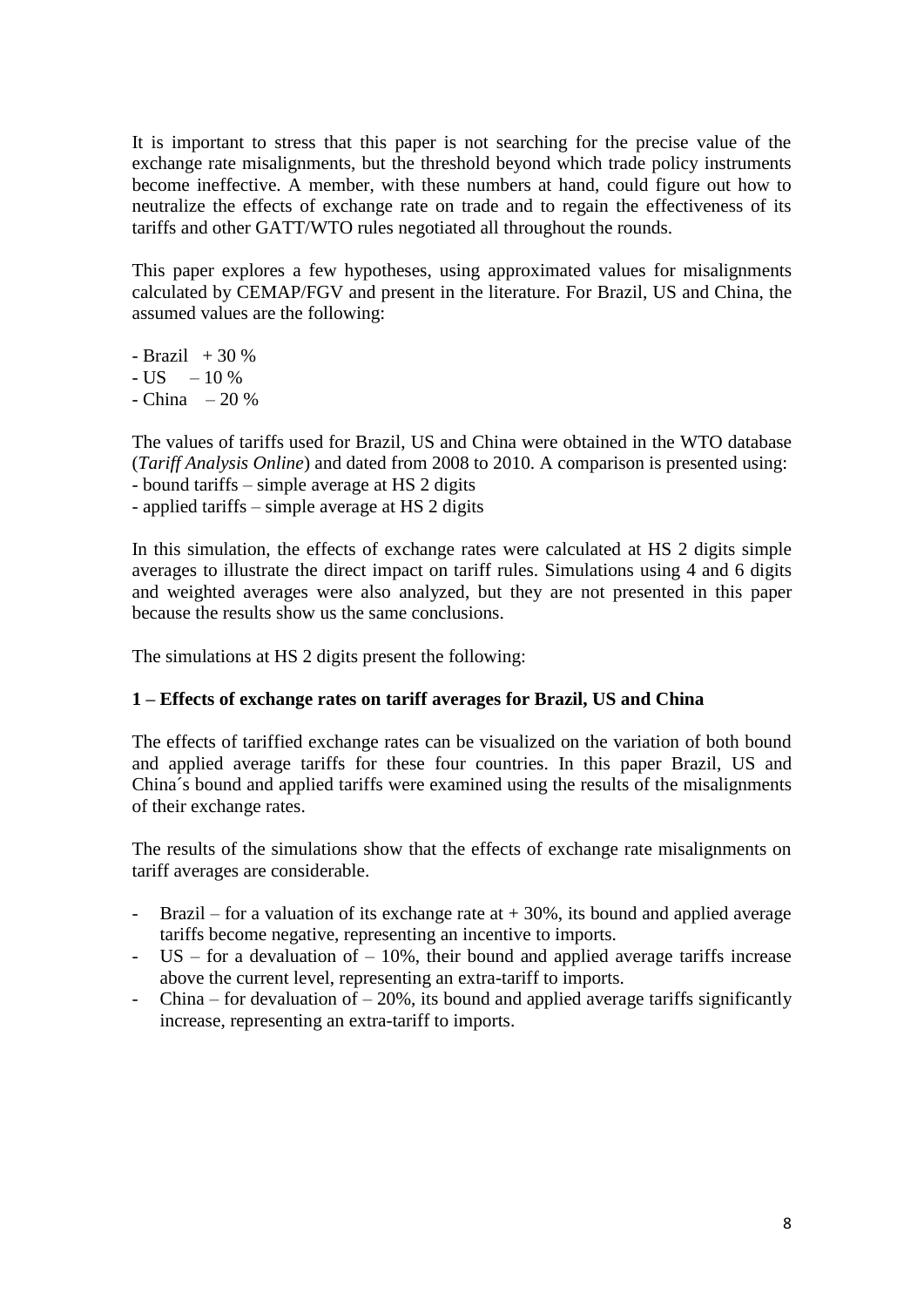# **Table 1:**

| <b>Impacts of Exchange Rates on Tariffs for Brazil, US and China</b><br>Misalignments: Brazil 30% overvaluation; China 20% devaluation; the US 10% devaluation |               |              |       |
|----------------------------------------------------------------------------------------------------------------------------------------------------------------|---------------|--------------|-------|
| <b>Tariffs</b>                                                                                                                                                 | <b>Brazil</b> | <b>China</b> | US    |
| Simple average bound rates (2009)                                                                                                                              | 31,4%         | 10%          | 3,5%  |
| Adjusted simple average bound rates                                                                                                                            | $-8,0\%$      | 32%          | 13,9% |
| Simple average MFN applied rates (2009)                                                                                                                        | 13,6%         | 9,6%         | 3,5%  |
| Adjusted simple average MFN applied rates                                                                                                                      | $-20,5%$      | 31,5%        | 13,9% |
| Trade weighted average applied rates (2008)                                                                                                                    | 8,8%          | 4,3%         | 2,0%  |
| Adjusted trade weighted average applied rates                                                                                                                  | $-23,8%$      | 25,2%        | 12,2% |
| $Source: Tariff$ $Drofile = WTO$ $Flaborated by CGTI$                                                                                                          |               |              |       |

Source: Tariff Profile – WTO. Elaborated by CGTI

# **2 – Effects of exchange rates on Brazil's tariffs**

i) For a 30% overvaluation of Brazil's exchange rate, the results are the following:

- Brazil's average bound tariffs, which currently vary from  $+ 12\%$  to  $+ 50\%$ , with an overvaluation of  $+30\%$  will vary from  $-22\%$  to  $+4\%$ , most of them presenting negative values.

- Brazil's average applied tariffs, which currently vary from 0% to  $+ 35$  %, due to its exchange rate overvaluation, will vary from  $-30\%$  to  $-5\%$ .



# **Graphic 5:**

In summary, exchange rate overvaluation at  $a + 30\%$  level, represents not only a nullification of Brazil's bound tariffs but also an incentive to imports, since the applied tariffs are reduced to negative levels.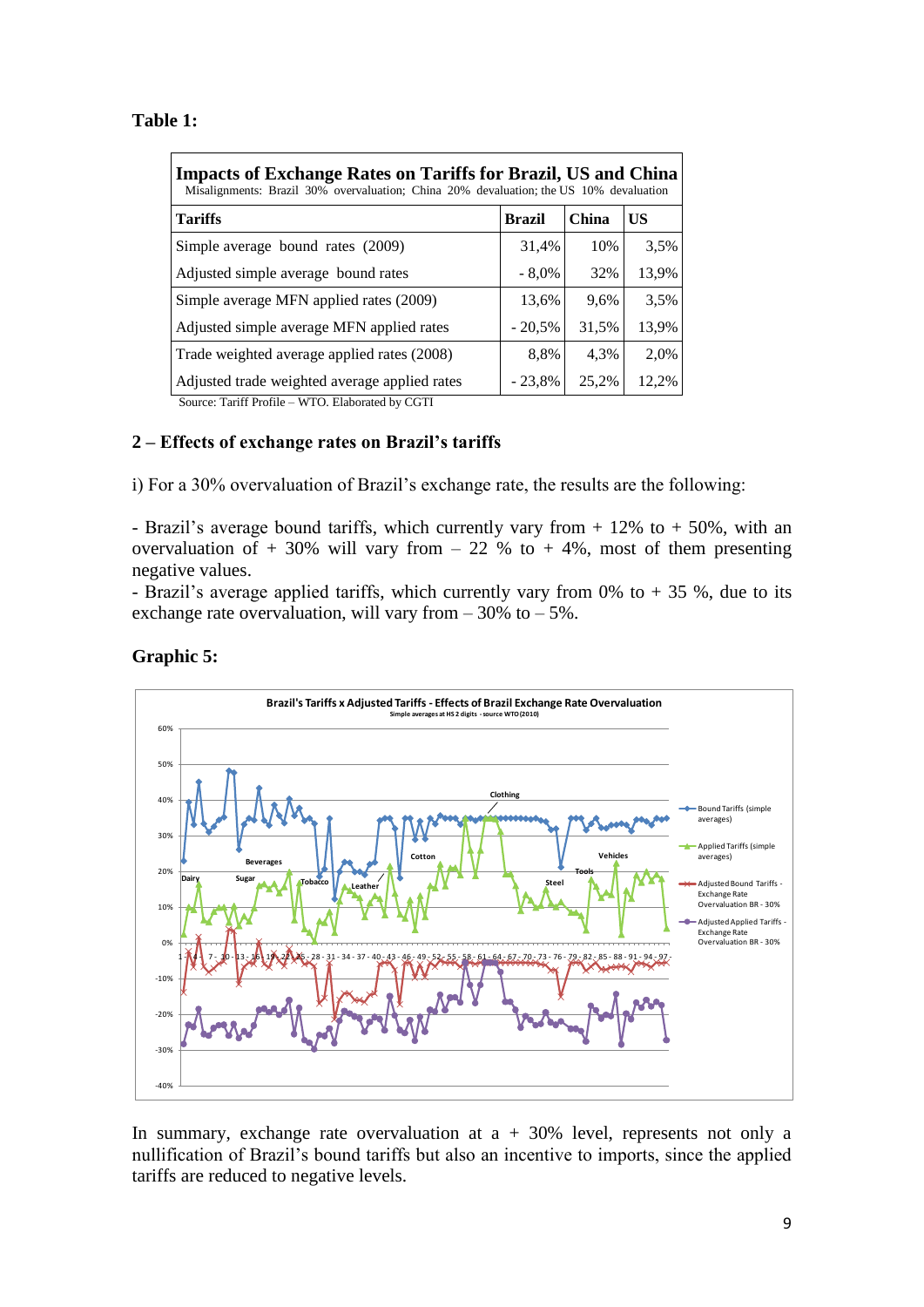In this scenario, to ask for any significant cut on bound tariffs, as in the Doha Round, would mean imposing larger distortions to the already negotiated tariff level. The same observation can be made in the context of negotiations in preferential trade agreements.

ii) Considering a devaluation of 10% for the US' exchange rate, the effects in Brazil would be the following:

- Brazil's average bound tariffs, currently varying from  $+ 12\%$  to  $+ 50\%$ , when adjusted to the US devaluation will vary from  $+ 2\%$  to  $+ 35\%$ .

- Brazil's average applied tariffs, currently varying from  $0\%$  to  $+ 35\%$ , will vary from  $-10\%$  to  $+22\%$ .

iii) Considering devaluation of 20% for the China's exchange rate, the effects on Brazil would be the following:

- Brazil's average bound tariffs, currently varying from  $+ 12\%$  to  $+ 50\%$ , when adjusted to China devaluation will vary between  $-10\%$  and  $+19\%$ .

- Brazil's average applied tariffs, currently varying from  $0\%$  to  $+ 35\%$ , will vary from  $-20\%$  to  $+ 8\%$ .

iv) Combining the 30% overvaluation of Brazil's exchange rate with the 20% devaluation of China's exchange rate, the effects in Brazil would be the following:

- Brazil's average bound tariffs, currently varying from  $+ 12\%$  to  $+ 50\%$ , when adjusted to both devaluations will vary from  $-44\%$  to  $-25\%$ .

- Brazil's average applied tariffs, currently varying from 0% to  $+ 35$ %, will vary from  $-50\%$  to  $-32\%$ .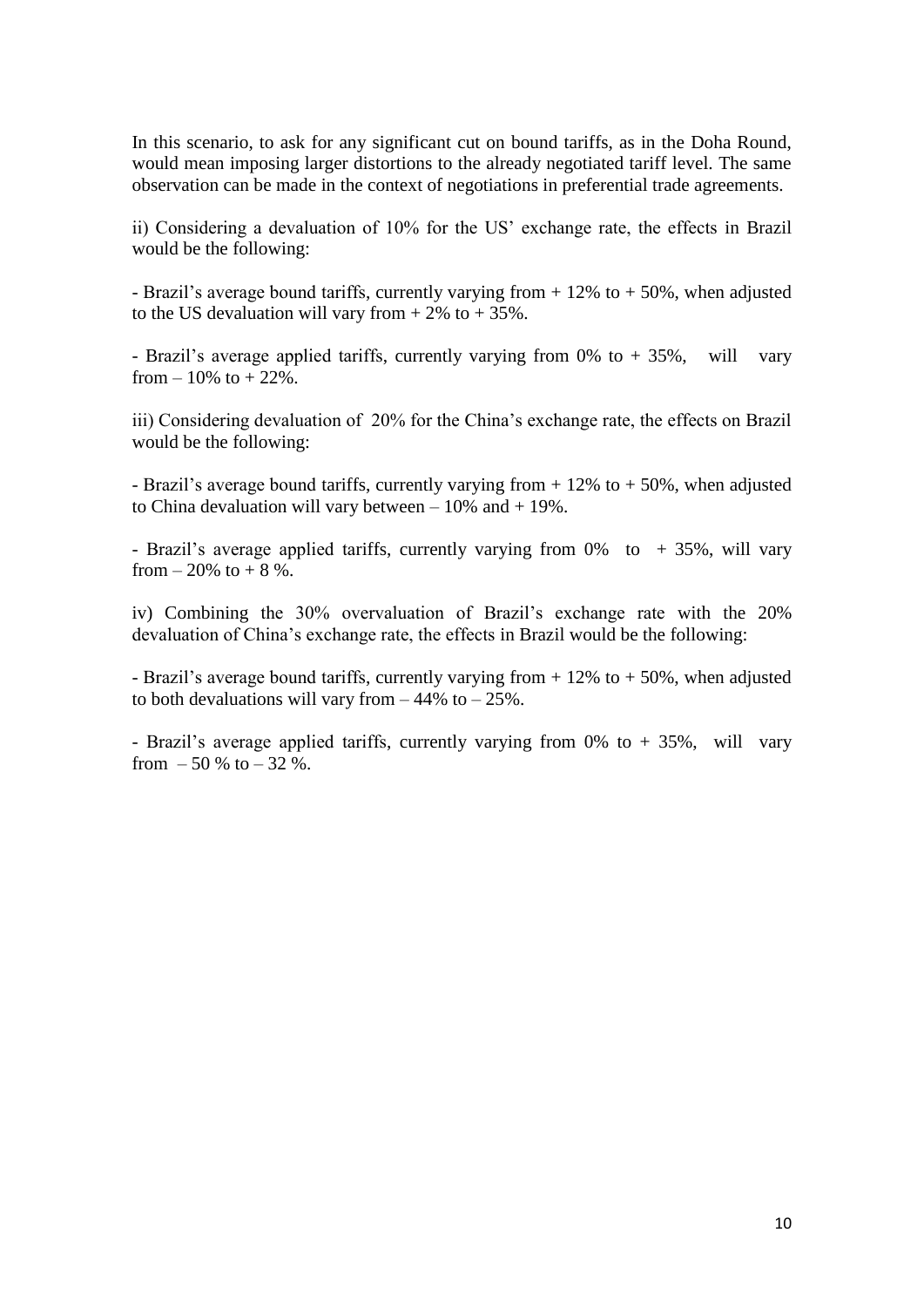# **Graphic 6:**



In summary, the US and China's exchange rate devaluations, which represents a subsidy to their exports, not only nullify Brazil's negotiated bound tariffs, but also transform Brazil's applied tariffs into a stimulus to US and China's imports.

The overvaluation of Brazil's currency virtually nullifies the tariff instrument, representing a stimulus to imports in general. When faced with devaluated currencies, the WTO's negotiated tariff levels can be further affected, which shows that Brazil is offering a much larger market access that the one negotiated at WTO.

# **3 – Effects of exchange rates on the US' tariffs**

The US' average bound and applied tariffs, in the double-digit HS graphic, present close values, and vary from 0% to  $+ 13$ % (except HS Chapter 24 – tobacco, which average is around 140%).

i) Considering a devaluation of 10% in the US' exchange rate:

- The effect of a 10% exchange rate devaluation on tariffs currently varying from 0% to  $+ 13\%$ , will result in tariffs varying from  $+ 10\%$  to  $+ 25\%$ . Therefore, tariffs will become well above the bound values negotiated by the US at the WTO.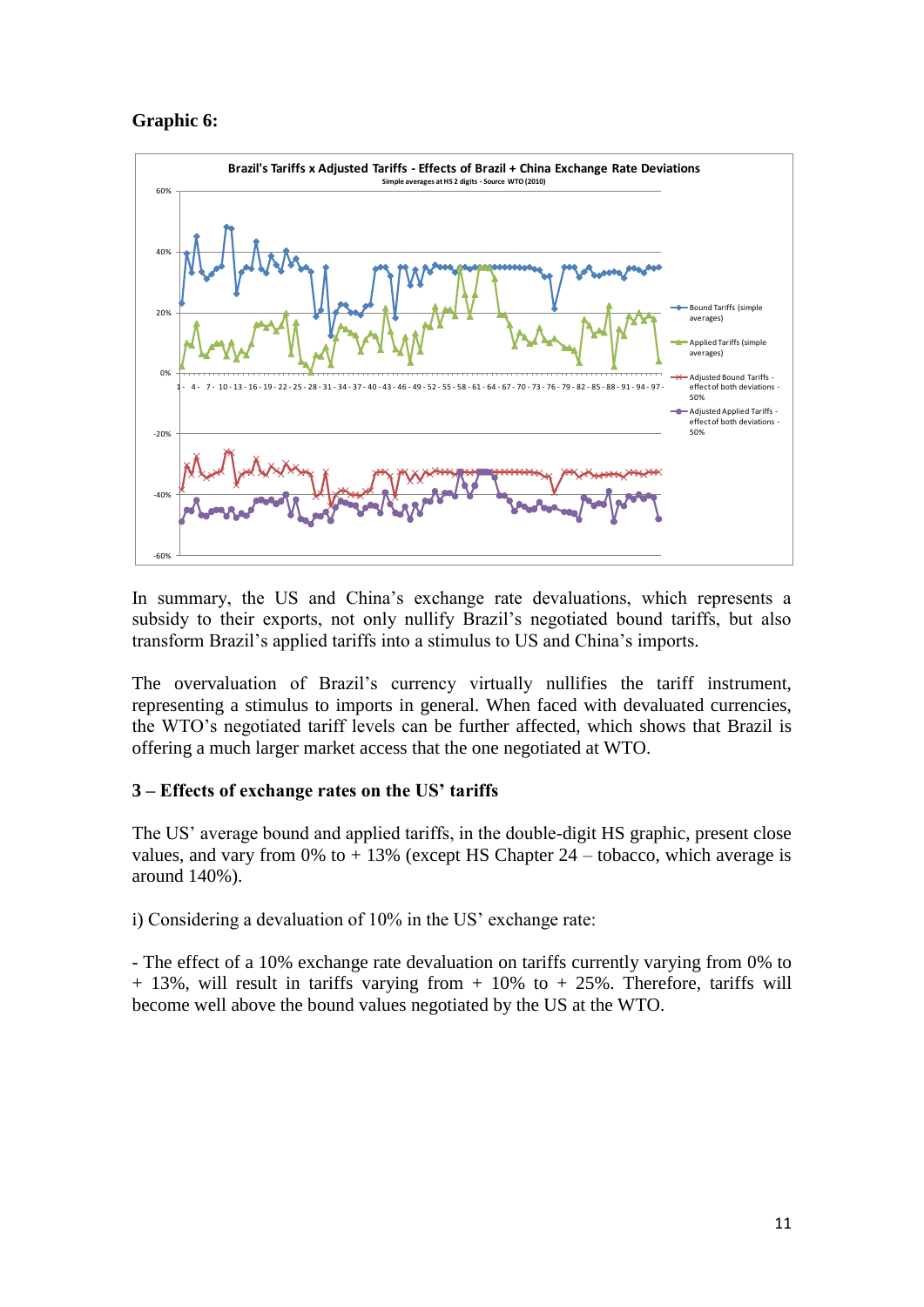# **Graphic 7:**



ii) Considering a devaluation of 20% in the China's exchange rate:

- The effect of China's 20% exchange rate devaluation, will result in US tariffs currently varying from 0% to  $+ 13$ %, in tariffs varying from  $- 20$ % to  $- 10$ %.

iii) When the effects of both deviations are calculated simultaneously, the effects in the US will be the following:

- Considering the effect of China's 20% exchange rate devaluation and US's 10% exchange rate devaluation, those tariffs currently varying from  $0\%$  to  $+ 13\%$ , will vary from  $-10\%$  to  $+2\%$ .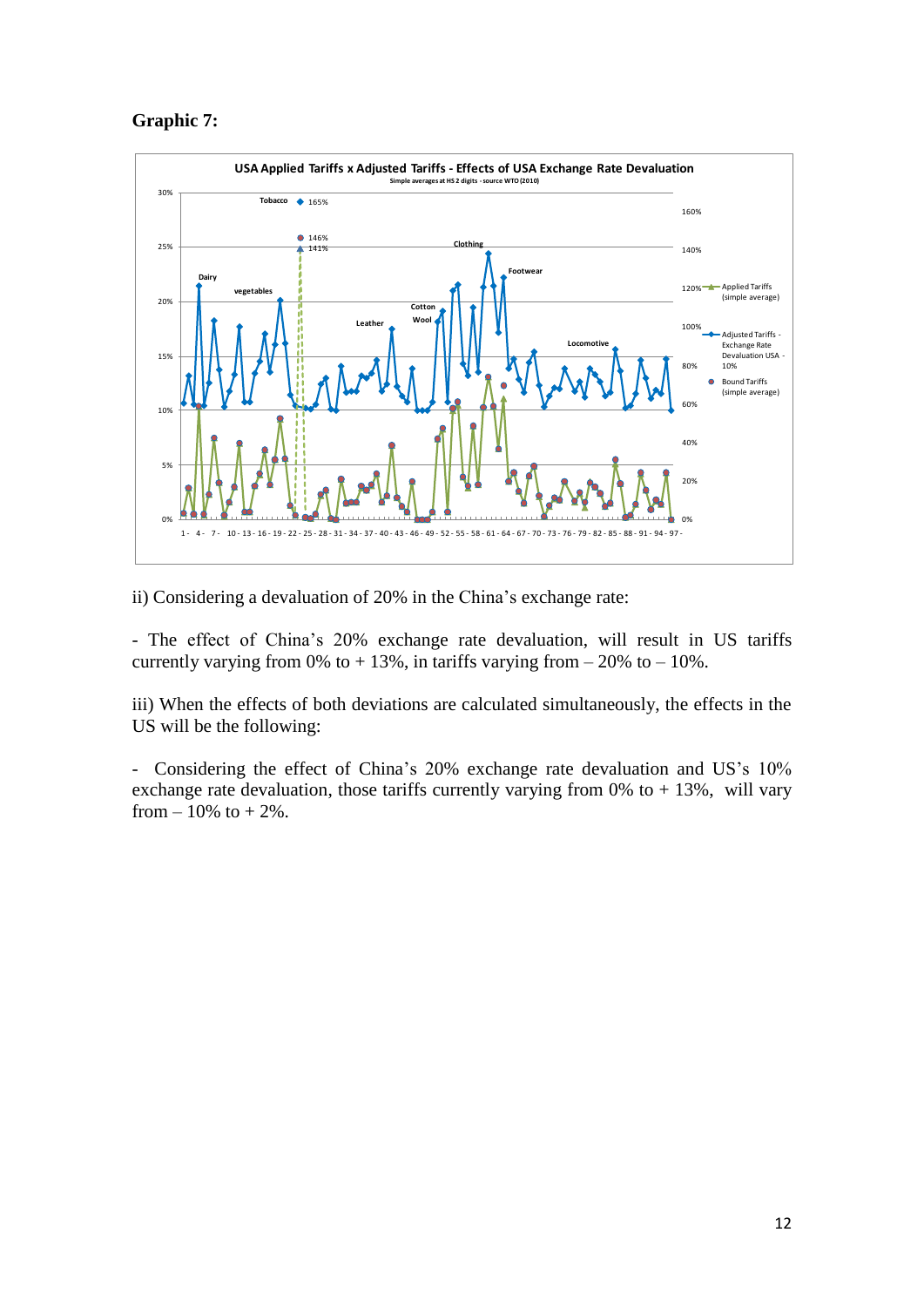# **Graphic 8:**



In summary, the devaluation of the exchange rate not only represents a stimulus to devaluated currency countries' exports, but also creates an extra-tariff to other countries' imports. Due to the fact that bound and applied rates are almost the same for some countries, the adjusted tariffs became values well above the WTO's bound tariffs.

One could question whether those countries are violating the WTO's rules, especially GATT Article II, which establishes that the contracting parties shall not apply tariffs in excess to the bound tariffs.

In the other hand, the offset effect of two different exchange rate devaluations - the importing country's devaluation having the effect of increasing its tariffs while the exporting country's devaluation lowering them – demonstrates the potential "race to the bottom" consequence of competitive exchange rate devaluations.

# **4 – Effects of exchange rates on China's tariffs**

China's average bound and applied tariffs, in the double-digit HS, also present close values, and vary from 0% to +33%.

i) Considering a devaluation of 20% in China's exchange rate:

- With an exchange rate adjustment of 20% devaluation, those tariffs currently varying from 0% to  $+33%$ , will vary from  $+20%$  to  $+57%$ . Therefore, these tariffs are also well above the bound values negotiated by China at the WTO.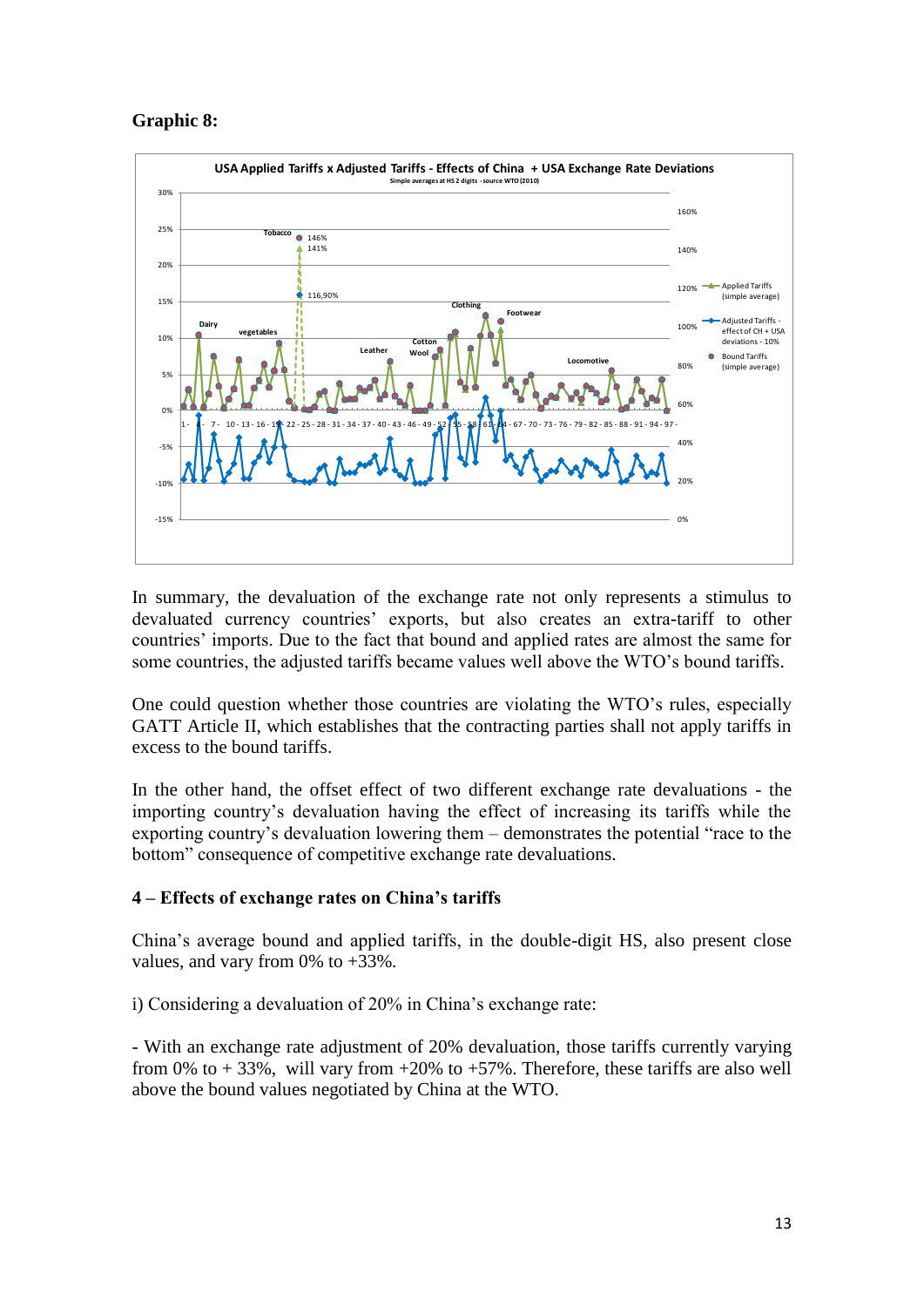# **Graphic 9:**



ii) Considering a devaluation of 10% in the US exchange rate:

- China's average bound and applied tariff, currently varying from 0% to 33%, will vary from  $-10\%$  to  $+18\%$ .

iv) When the effects of both deviations are calculated simultaneously, the effects in China will be the following:

- Considering the effect of China's 20% exchange rate devaluation and US's 10% exchange rate devaluation, those tariffs currently varying from 0% to 33%, will vary from  $+ 10\%$  to  $+ 44\%$ .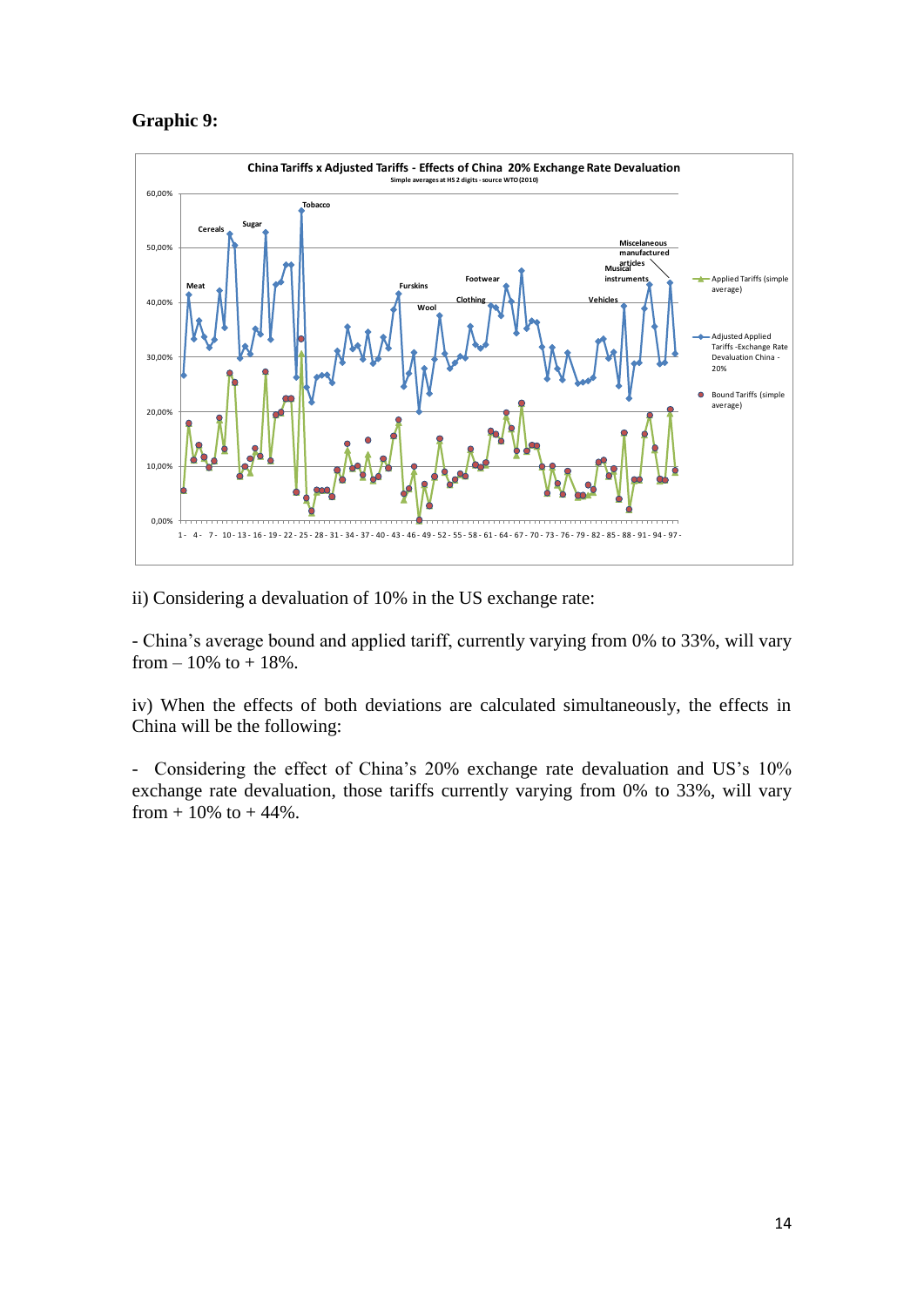# **Graphic 10:**



In summary, as shown in the US case, the devaluation of the exchange rate not only represents a stimulus to devaluated currency countries' exports, but also creates an extra tariff to other countries' imports. As the values are also above the WTO's bound tariffs, one could once more raise the question whether those countries are violating the WTO's rules, bearing in mind that GATT Article II establishes that the contracting parties shall not apply excess tariffs to the bound tariffs.

Some authors argue that China's devaluation, which represents a subsidy to its exports, is compensated by Chinese imports, which are penalized with higher tariffs. Nevertheless, as a significant share of Chinese imports comes from countries which China has preferential trade agreements (ASEAN) or are imported to processing zones where they are re-exported, those extra tariffs are partially nullified, changing the misalignment into another stimulus to Chinese exports.

# **Some conclusions**

In conclusion, the coexistence of two exchange rate misalignments, one of overvaluation and other of devaluation when applied for extended periods, represents a serious distortion for many international trade policies, especially for tariff policy instruments, which are essential for efficient rules and practices.

The possible simulations on exchange misalignments on countries´ tariffs are limitless since each country will have a different set of adjusted tariffs for each bilateral trade relationship, considering both countries deviations. The problem is, thus, systemic, affecting potentially every contracting party, with different degrees of distortion. These distortions will be greater where the difference between each country`s exchange rate deviation is wider.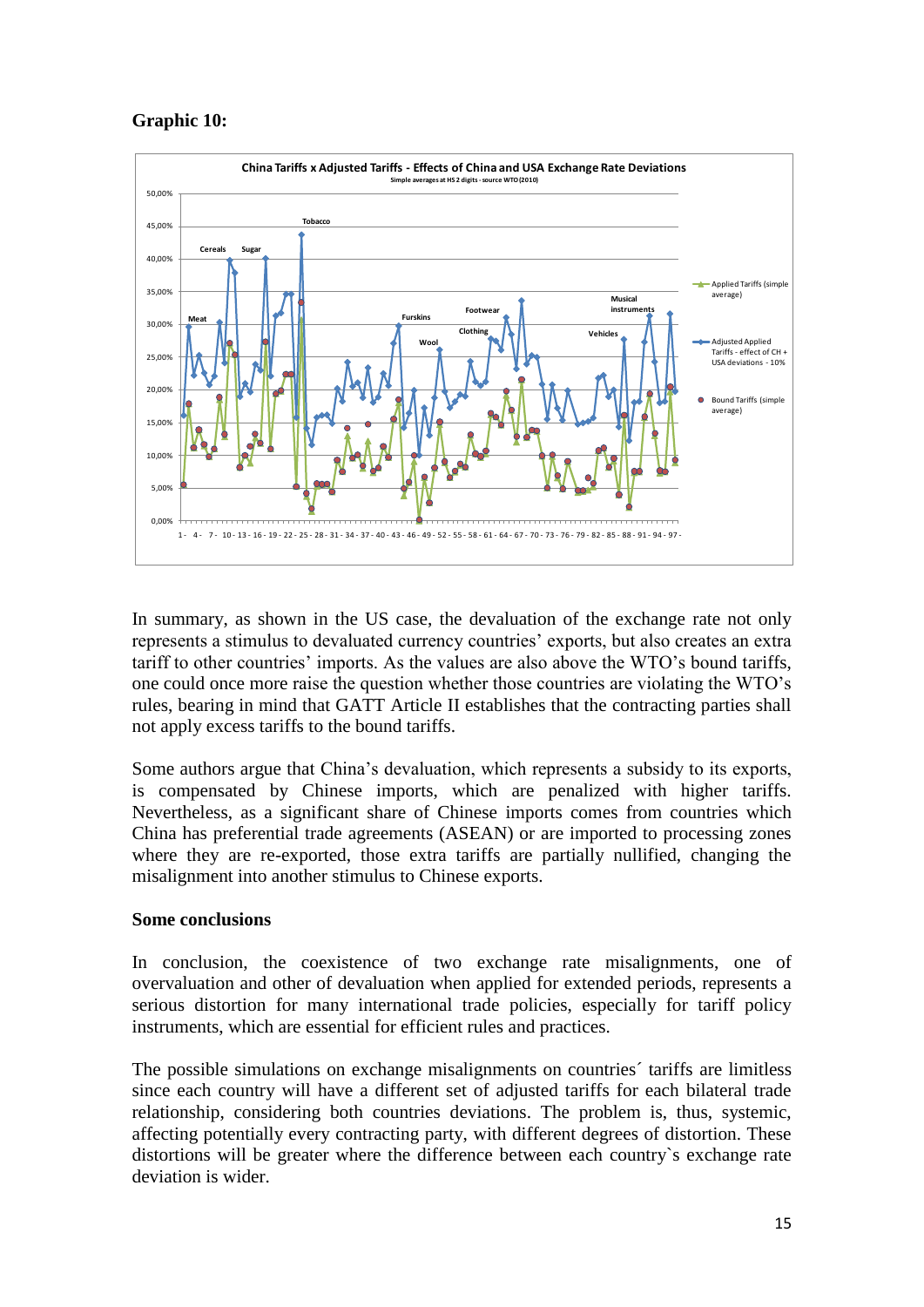## **IV – Exchange rate misalignments and GATT Article II**

The basic rules for market access in the context of the GATT/WTO are in GATT Article II. Article II.1(a) establishes that " *each contracting party shall accord to the commerce of the other contacting parties treatment no less favorable than that provided for in the appropriate Part of the appropriate Schedule annexed to this Agreement*". Article II.1 (b) prevents members from imposing other duties and charges or ordinary customs duties in excess to bound tariffs in their Schedules. In other words, countries have to keep their applied tariffs in an equal or lower level than their bound tariffs. It should be noted that paragraph  $1(b)$  is more specific than paragraph  $1(a)$  and its violation automatically means a violation of paragraph 1(a).

By considering exchange rate misalignments as a kind of tariff, through a tariffication exercise, one can obtain "adjusted tariffs" in order to verify whether misalignments are increasing tariffs, against GATT rules. With the simulations presented in this paper, it is possible to raise the issue of whether or not China and the US are violating the two paragraphs of Article II. By devaluating their currencies, China and the US grant a less favorable treatment to imported products than the one determined on their Schedules, since, with the combination of tariffs and exchange rate misalignments, the barriers imposed to products imported from other contracting parties surpass the threshold negotiated at the GATT/WTO. This could mean a violation of GATT Article II.1(a). Furthermore, if China and the US' tariffication of exchange rate misalignments are considered tariffs in the meaning of Article II, violation of Article II.1 (b) could also be found, as the exchange rate misalignment tariff would be charged in excess in relation to the bound tariff<sup>3</sup>.

Nevertheless, it is important to emphasize that not all misalignments are violating Article II. Only the ones affecting the level of market access negotiated by members can be raised at the WTO. This discussion is not new, as it had already occurred during GATT negotiations. As a result of this discussion, the GATT established, on Article II:6, a threshold of 20% as a minimum rate devaluation to allow the renegotiation of specific bound tariffs. This negotiation has occurred 9 times during GATT era, between 1950 and 1975, allowing the raise of bound specific tariffs of Benelux, Finland (3 times), Israel, Uruguay (twice), Greece and Turkey.

With the end of the dollar/gold exchange standard, the GATT contracting parties created a Working Group whose objective was to adapt the existing mechanism in Article II:6 to the new reality of floating exchange rates. From 1978 to 1980, the Working Group met and issued, in January 29<sup>th</sup> 1980, the "*Guidelines for Decisions under Article II:6(a) of the General Agreement* (L/4938, 27S/28-29). This document reaffirmed the importance of maintaining the mechanism in order to neutralize the effect of exchange rate devaluation on specific tariffs of contracting parties and kept the threshold of 20% of exchange rate misalignment as a base for the renegotiation.

**.** 

<sup>&</sup>lt;sup>3</sup> A deeper analysis on possible violations by exchange rate devaluations can be found in Hudson, G.; Bento de Faria, P. and Peyerl, T., *The Legality Of Exchange Rate Undervaluation Under WTO Law,* The Graduate Institute of Geneva, Trade and Investment Law Clinic coordinated by Prof. Joost Pauwelyn, June 2011, elaborated upon request by the CGTI.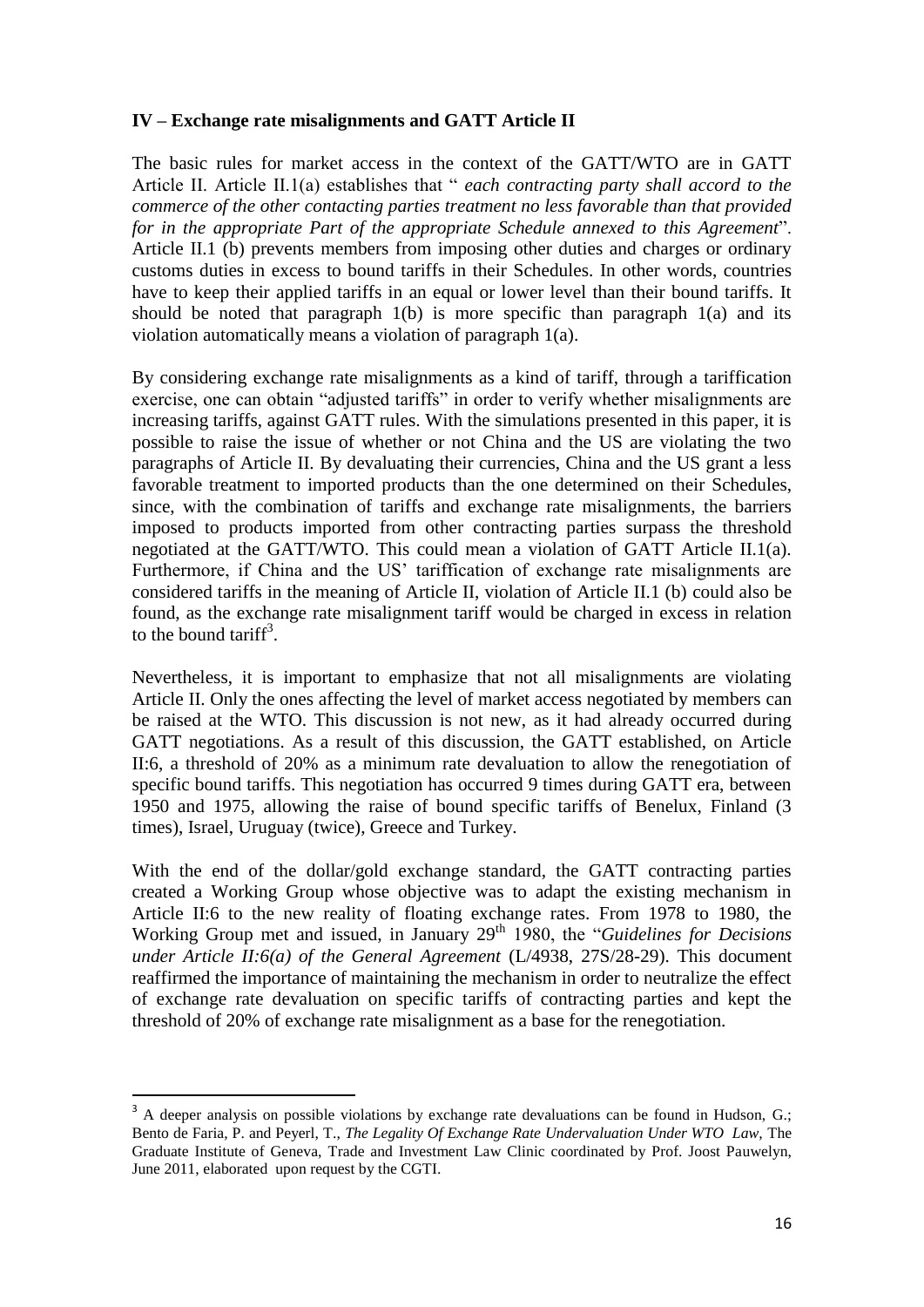It should be noted that this threshold was considered reasonable based on the level of the tariff rates at that time. At the present, new exchange rate misalignment threshold could be negotiated in order to adjust tariffs to the current systems of floating or administrated exchange rates.

# **V – Exchange rate misalignments and GATT Article I - MFN**

Exchange rate misalignments have deep consequences for the multilateral trade system. When countries present persistent exchange rate misalignments, they are affecting one of the most important principles of the GATT, the Most-Favored Nation (MFN), established in Article I of the GATT. It reads as follows:

*"1. With respect to customs duties and charges of any kind imposed on or in connection with importation or exportation or imposed on the international transfer of payments for imports or exports, and with respect to the method of levying such duties and charges, and with respect to all rules and formalities in connection with importation and exportation, and with respect to all matters referred to in paragraphs 2 and 4 of Article III,\* any advantage, favour, privilege or immunity granted by any contracting party to any product originating in or destined for any other country shall be accorded immediately and unconditionally to the like product originating in or destined for the territories of all other contracting parties."*

Under the MFN principle, each contracting party is broadly obliged to accord the same tariff treatment to every other contracting party. Furthermore, any kind of advantage or privilege one contracting party should have in relation to imports and exports with another contracting party should be "immediately and unconditionally" extended to all other contracting parties. This principle aims at bringing two main benefits to the system:

Firstly, it guarantees that no particular country will have a commercial advantage in its trade with another contracting party, which otherwise could raise tensions and divert trade. This is a broad guarantee, encompassing any kind of benefit a particular country could have in its trade with another country part to the system. The aim here is to avoid arbitrary allocation of trade flows between contracting parties, which could harm the benefits brought by international trade competitiveness.

Secondly, it protects the stability of the system. Since a producer knows he will face the same tariff barrier to export to a particular country no matter where he exports from, he will be able to decide where to produce without taking applied tariffs into consideration. It also brings predictability and provides a better environment for production to seek whichever country presents better comparative advantages. In this sense, the MFN principle stands as one of the main pillars of the multilateral trade system established after the Second World War in response to the economic turmoil of the 30s, enhanced by protectionist and arbitrary measures which were applied in that period.

The misalignment (and possible manipulation) of exchange rates, however, brings another variable to the equation, with no direct connection to fair competitive features. The particular exchange rate of a country, and its variation from a level considered of medium term equilibrium, could represent an "advantage or privilege" in bilateral commercial relations between a set of countries when compared with other exchange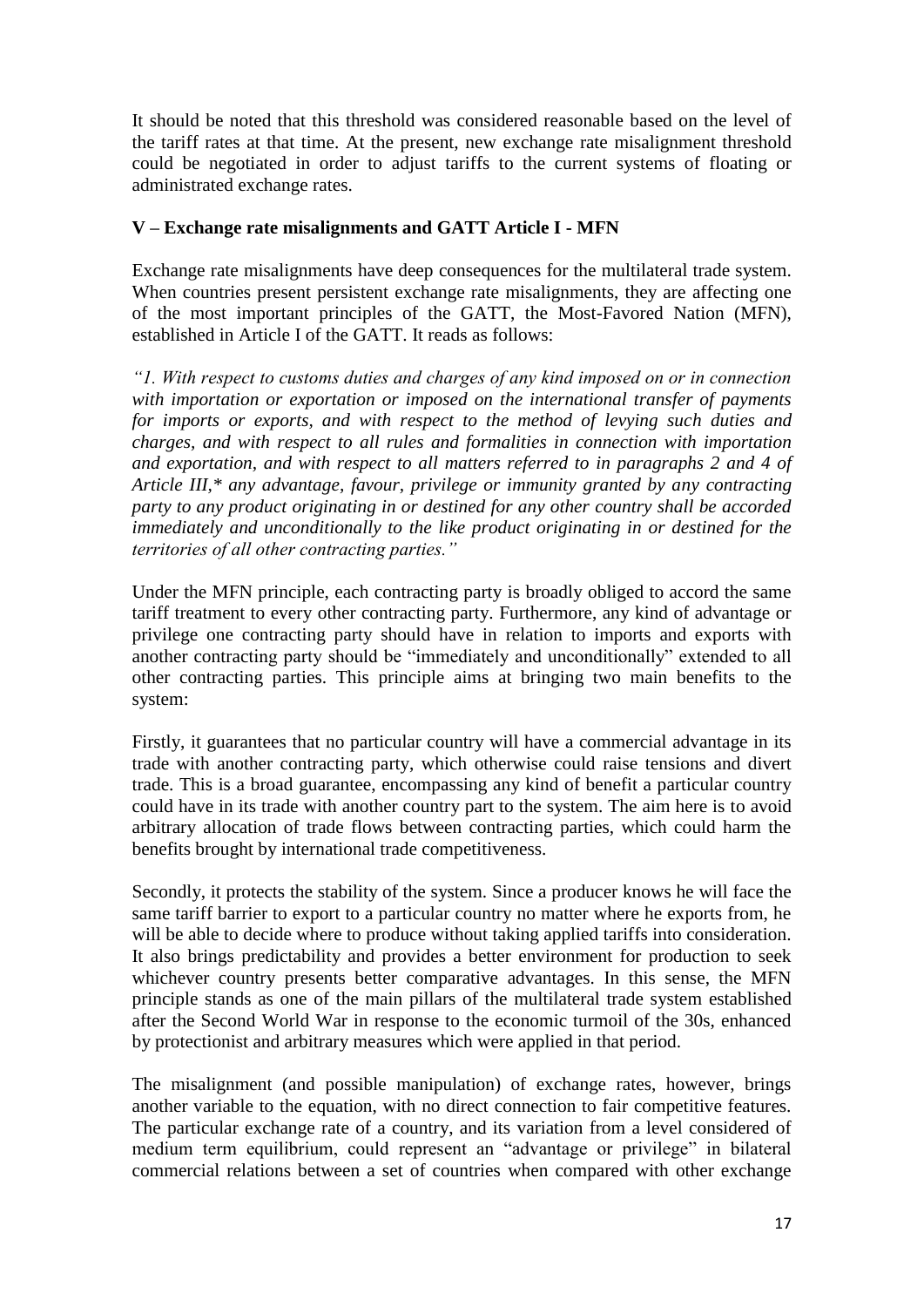rates portraying different levels of variation from their equilibrium. This is due to the effect exchange rate misalignments have on tariffs applied by each country.

After the fall of the fixed exchange rate system under the auspices of the IMF during the 70s and its substitution with a floating exchange rate system, the CONTRACTING PARTIES to the GATT have manifested their concern with its consequence to the multilateral trade system. In particular, the impact on market access actually faced by exporters was highlighted in a floating exchange rate system:

*"1. The CONTRACTING PARTIES, while not questioning the floating exchange rate system and the contributions it has made, acknowledge that in certain circumstances exchange market instability contributes to market uncertainty for traders and investors and may lead to pressures to increased protection; these problems cannot be remedied by protective trade action"* (Exchange Rate Fluctuations and their Effect on Trade – Fortieth Session of the CONTRACTING PARTIES, Action taken on 30 November  $1984 - L/5761$ 

When exchange rate misalignments are "tariffied" and applied to a country's tariffs, a better picture can be offered of the uncertainties brought to the system by the exchange market instability. It can also provide the level of tariff barriers actually faced by exporters from a particular country when destined to another country.

# **The effect of misalignment on applied tariffs**

To better understand the effects of exchange variation on MNF principle, the tariff profile of some countries can be considered and simulations of the impact on their applied tariffs can be made through the tarification exercise of exchange rate misalignments. The results are presented in the following graphics.

In summary, for each country considered, the combined effects of exchange rate misalignment on applied tariffs (simple average  $-2$  digits of the HS), will present different tariff profiles for the same country. In other words, considering the new "adjusted tariffs", each exporter will face a different market access situation depending from which country he exports his products.

The first market analyzed is the US and exports from China and Brazil are depicted. The second one is China's market and exports from the US and Brazil are depicted. By the MFN principle, each of these exports should be facing the same tariff treatment to reach the US market, which is not the case. The same happens when Chinese market is considered.

# - **The US market**

The first graphic shows the applied and bound tariffs of the US before any exchange rate effect is considered.

For Chinese exporters, if the US has its currency devaluated by 10 %, it has the effect of raising US tariff rates. If China's exchange rate is devaluated in 20%, it has the effect of lowering the tariffs applied by the US. When both misalignments are considered, the US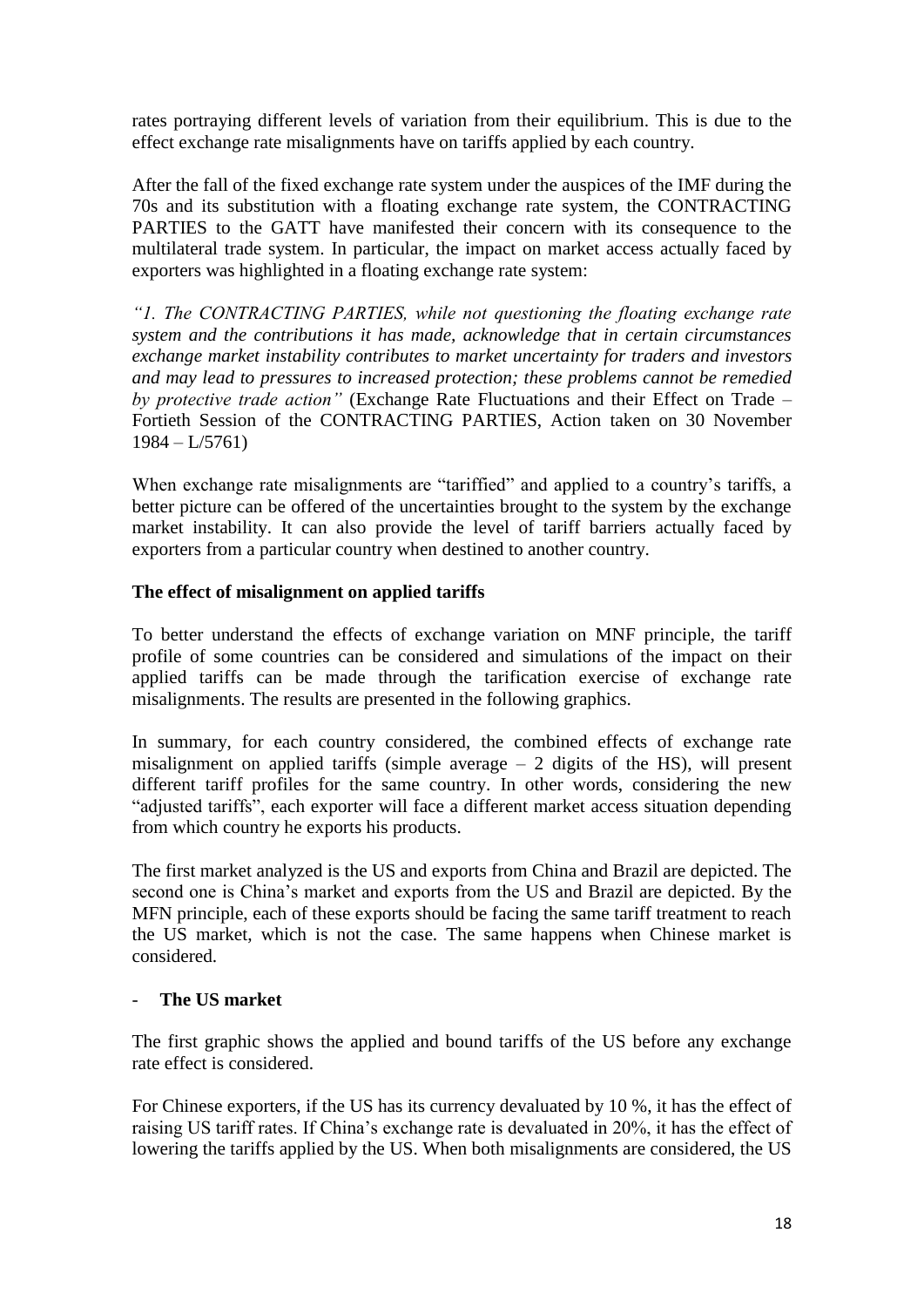devaluation offsets, partially, the Chinese misalignment effect. The upcoming result is around a 10% lowering effect on US tariffs when faced by Chinese exporters.

For Brazilian exporters, if the US has its currency devaluated by 10%, it has the same effect of raising US tariffs rates. If Brazil's exchange rate is overvalued by 30%, it has the effect of raising the tariffs applied by the US. When both misalignments are considered, as they bear the same effect, the result is an effect of around 40% raise on US tariffs when faced by Brazilian exporters.

Since each export country is facing a different tariff profile, one can wonder about the effectiveness of the MFN principle established by GATT Article I, "that any advantage, favor, privilege or immunity granted by any contracting party to any product originating in or destined for any other country shall be accorded immediately and unconditionally to the like product originating in or destined for the territories of all other contracting parties."



# **Graphic 11:**

# - **The Chinese Market**

The second graphic shows the applied and bound tariffs of China before any exchange rate effect is considered.

For US exporters, if China has its currency devaluated by 20%, it has the effect of raising its own tariff rates. If the US´s exchange rate is devaluated by 10%, it has the effect of lowering the tariffs applied by China. When both misalignments are considered, the US devaluation offsets, partially, the Chinese misalignment effect. The upcoming result is around a 10% raising effect on China's tariffs faced by US exporters.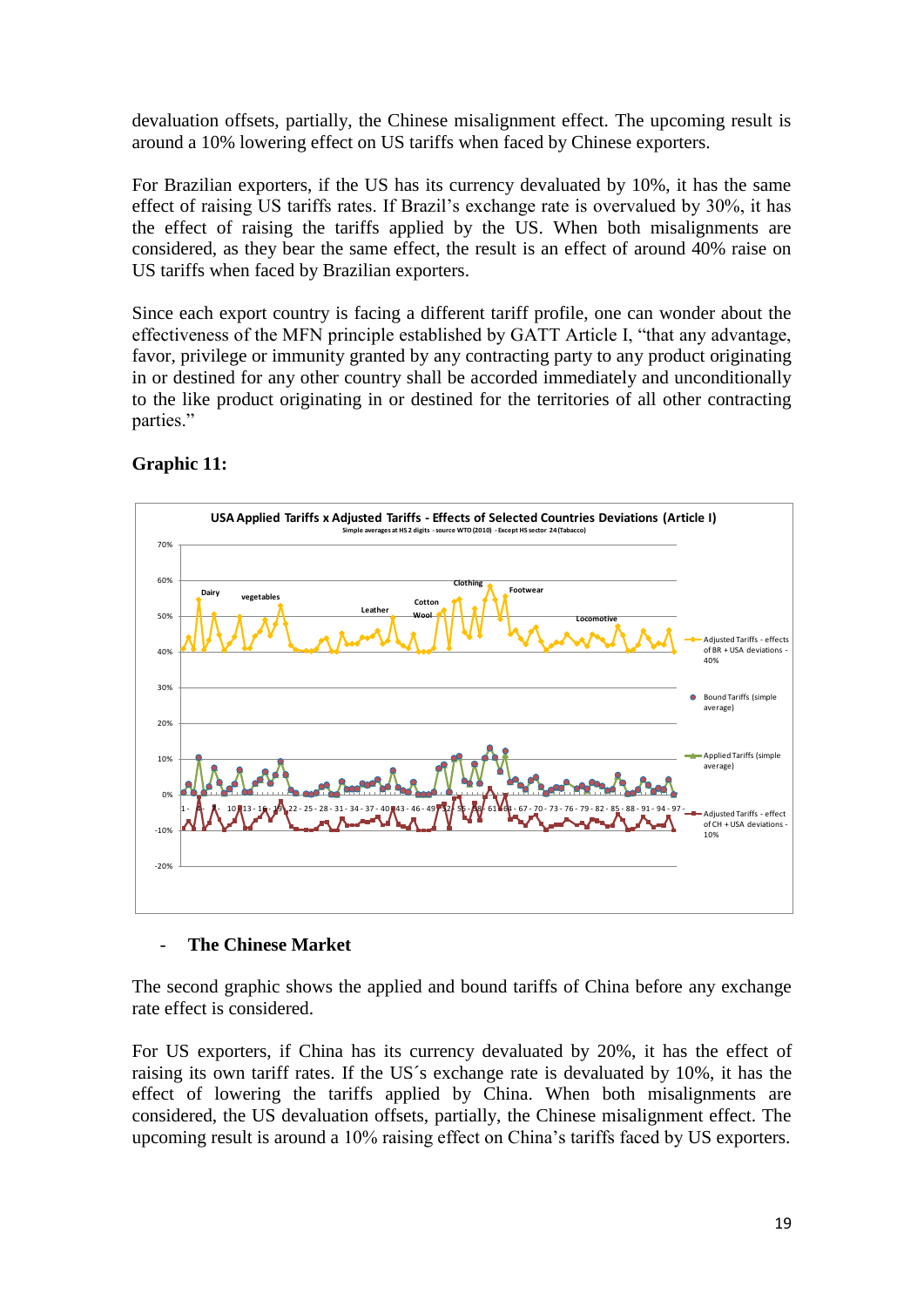For Brazilian exporters, if China has its currency devaluated by 20%, it has also the effect of raising its own tariff rates. If the Brazil's exchange rate is overvalued by 30%, it has the effect of raising tariffs applied by China. When both misalignments are considered, as they bear the same effect, the result is around a 50% raising effect on China's tariffs faced by Brazilian exporters.

Once again, each export country is facing a different tariff profile, and again one can wonder about the effectiveness of the MFN principle established by GATT Article I.

#### **China Tariffs x Adjusted Tariffs - Effects of Selected Countries Exchange Rate Deviations Simple averages at HS 2 digits -source WTO (2010)** 120% 100% **TobaccoCereals Sugar Musical instrum Meat Footwear Furskins Footwear**  $80%$ **Furskins** Adjusted Applied Tariffs - effect of CH + **Clothing Vehicles Wool** BR deviations - 50% 60% Adjusted Applied Tariffs - effect of CH + USA deviations - 10% 40% Bound Tariffs (simple average) 0%<br>0% 20% Applied Tariffs (sin 1 - 4 - 7 - 10 - 13 - 16 - 19 - 22 - 25 - 28 - 31 - 34 - 37 - 40 - 43 - 46 - 49 - 52 - 55 - 58 - 61 - 64 - 67 - 70 - 73 - 76 - 79 - 82 - 85 - 88 - 91 - 94 - 97 - 10 - 13 - 16 - 19 - 22 - 25 - 28 - 31 - 34 - 97 - 40 - 43 average)  $\sim$

# **Graphic 12:**

The same simulation can be done for any other chosen market. Each market will present a different tariff profile for each commercial partner. The adjusted tariff rates will vary widely depending on the exchange rate misalignments considered.

# **VI – Conclusions**

Tariffs are still an important international trade policy instrument for many WTO members. They are the single instrument allowed for market protection in accordance with WTO rules. For decades, negotiations on tariffs were the main objective of the GATT rounds.

The exchange rate issue and its impacts on international trade policy instruments have been ignored, by consensus of the parties, not only by the GATT but by the WTO as well. Although being present in some articles of the GATT and in some agreements of the WTO, the effects of exchange rate misalignments on trade regulation were never taken into consideration, institutionally, by its members. The main GATT article to foresee the effect of exchange rates, Article XV.4 has never been tested neither by the GATT nor by the WTO dispute settlement bodies.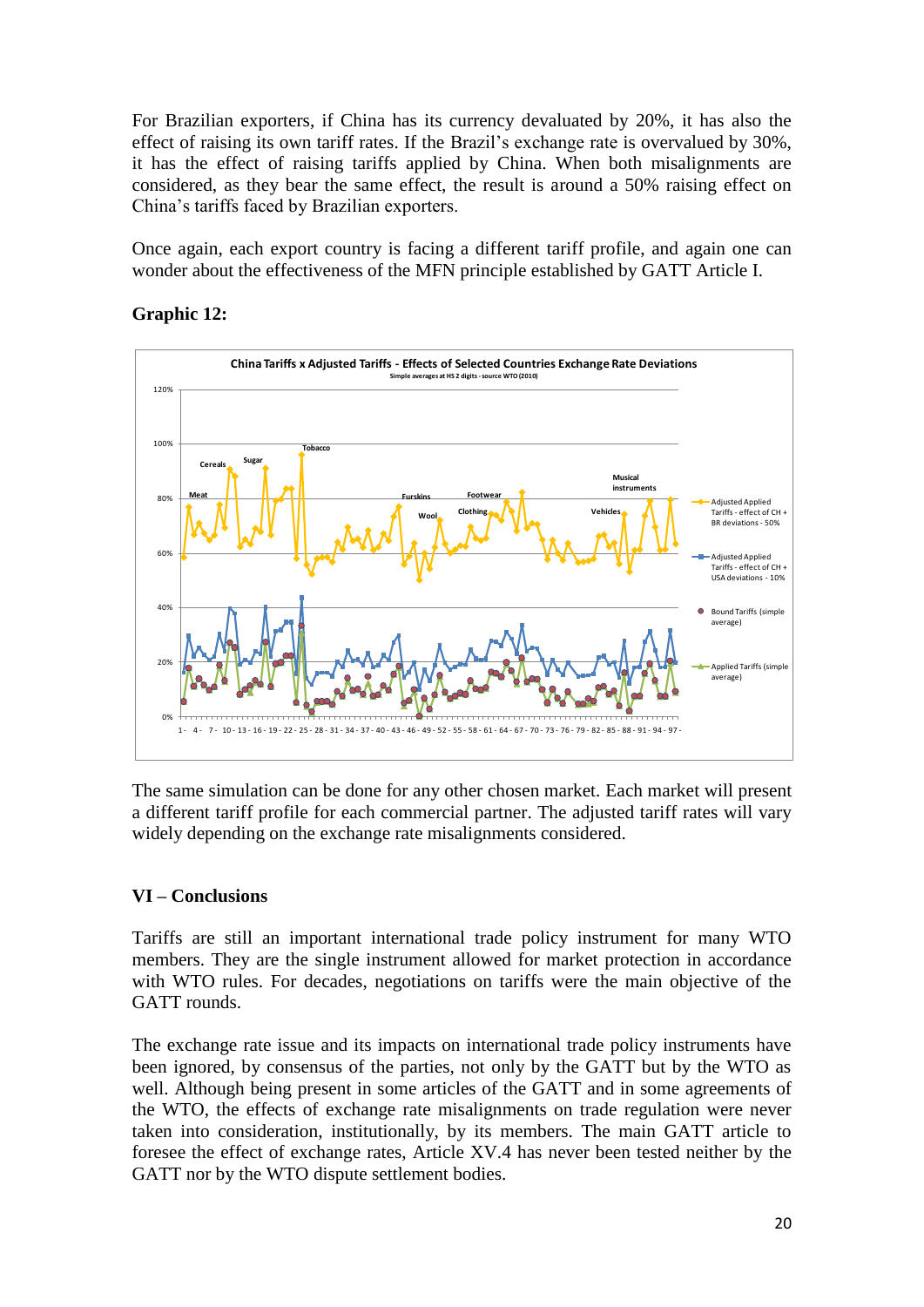However, the misalignments of exchange rates have significant impacts on the application of trade principles and instruments: it can affect market access concessions. They can affect the balance of tariff negotiation achieved through several multilateral trade rounds. Their effects on tariffs can represent commercial advantage gains for countries with devaluated currencies.

A more accurate analysis about the effects of exchange rates on tariffs demonstrates that this issue can no longer be ignored by the WTO. Tariffs, that were, for decades, the basic instrument in trade negotiations, end up being nullified by the effects of exchange rate misalignments. More than that, exchange rate misalignments affect directly the level of concessions offered in negotiations and the extent of market access bound at the WTO.

GATT Article II, the legal rule guaranteeing the level of negotiated market access, has never been raised at the Dispute Settlement Body under exchange rate terms, despite the potentially violating effects of those misalignments.

Furthermore, misalignments can bring unpredictability to the multilateral trade system and undermine one of the main pillars of the WTO: the MFN principle. The simulations above demonstrated that due to exchange rate misalignment, exporters from different countries will each face different access conditions in any particular importing market, contrary to what the MFN principle seeks.

With the progressive tariff rate reduction throughout the negotiation rounds, and due to the high level of exchange rate misalignments maintained by several important countries, the exchange rate misalignments end up having a greater relevance than tariffs themselves. Moreover, for devaluated exchange rate countries, this misalignment not only converts itself into an export subsidy, but also into an import surcharge, and, thus, into a much more effective trade barrier than applied tariffs.

Several questions can be raised when observing that Doha Round negotiations are blocked because members such as the US are demanding more concessions from emerging countries. One can ask about the real level of market access offered by this country, given that its exchange rate policy is clearly nullifying all its offers in the negotiations. The level of market access granted by members who practice long term exchange rate devaluation can be put in doubt. How large were in reality the tariff cuts offered in the last few years of negotiations?

Historically, until the 1970s, the GATT's contracting parties accepted the renegotiation of specific tariffs of some countries which faced exchange rate misalignments. During these renegotiations, the threshold provided by Article II was used so that exchange rate misalignments would allow the renegotiation of specific bound tariffs. The question is: why not reconsider the exchange rate issue and negotiate a new threshold?

Regarding market access, only by the introduction of the concept of adjusted tariffs for the exchange rate effect, would the WTO members be able to analyze the real levels of market access negotiated and guarantee the level of the market access protection committed in the negotiation.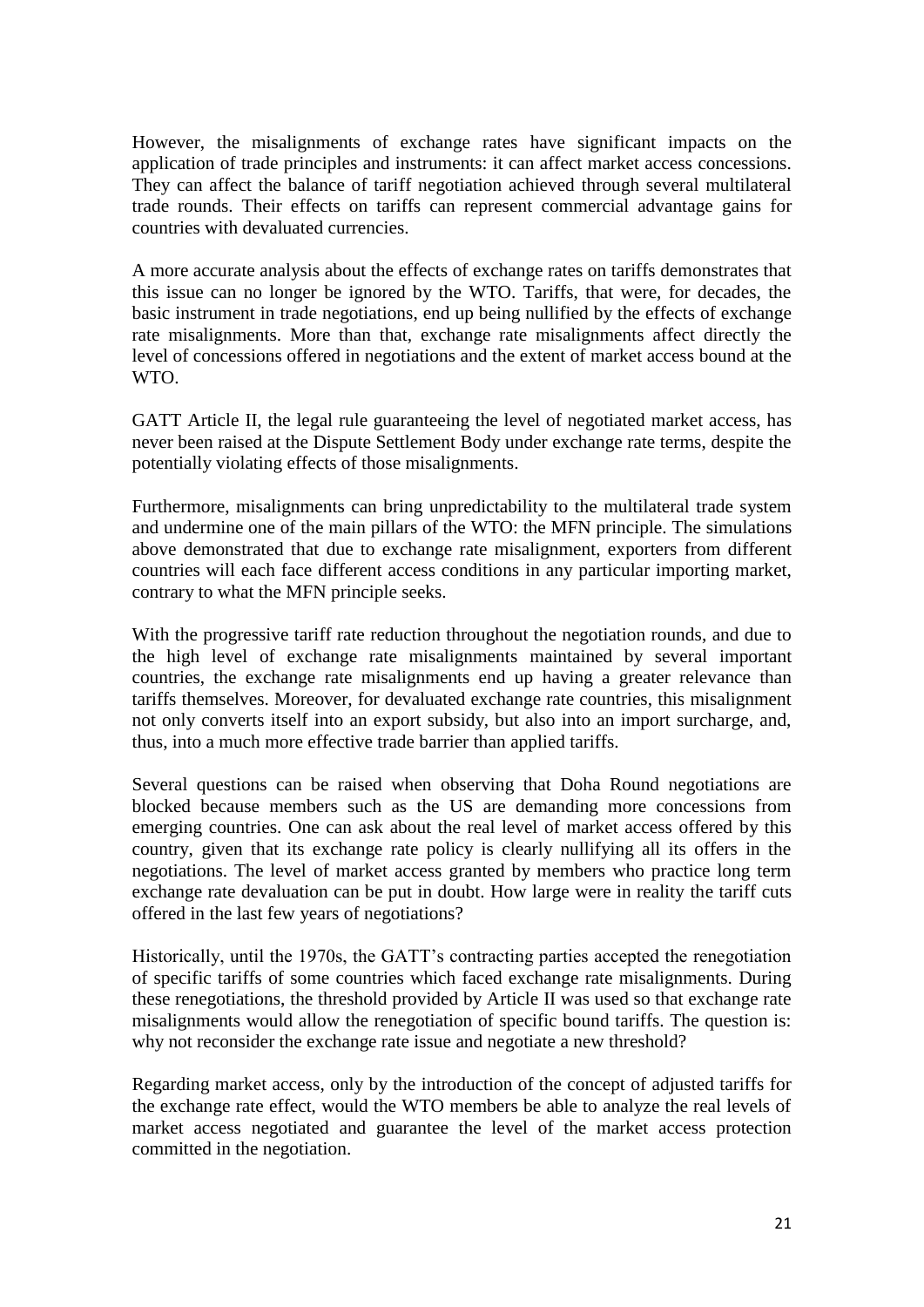# **SECTION II**

### **I. Exchange Rate Misalignment: definitions, measurement methodology and estimations**

The main purpose of this section is to present the methodology for calculating exchange rate misalignments, its underlying principles on fundamentals and its econometric methods. Finally, to estimate Brazil's and the US's exchange rate misalignments. The calculations for the other members of the G-20 countries are in progress, within the activities of the CEMAP at São Paulo School of Economics - FGV.

There is an important debate in the literature on the methodology and on which variables to use in the determination of the long run real exchange rate. One can point out the Purchasing Power Parity (PPP) theory, a simple and traditional methodology. This theory determines that the exchange rate of a country against its trading partners, adjusted by the difference between price levels, should be stable in the long term, due to the international arbitration in goods markets. A popular version of this approach is the Big Mac Index which compares prices of a particular good in various cities around the world.

However, validity test of any PPP application remains open. Results would not come but in a long term perspective, considering that any deviation from equilibrium would be hard and long enough to be eliminated.

#### **The determinants of real exchange rate**

There is a theoretical discussion on what are the variables behind the determination of long-run fundamentals. An older literature dates back to the work of Edwards (1987) and Dornbusch (1976). The first analyzes the so-called Economy of Misalignment, its causes and consequences. The second is a classic model of flexible exchange rates where monetary policy shocks cause variations beyond the long run fundamentals (PPP - Purchasing Power Parity).

The works of Bilson (1979) and Mussa (1976) are also classics in the literature and include the so-called Monetary Approach to exchange rate. Under this approach, the exchange rate would be determined primarily due to the relative evolution of output and money supply across countries, assuming the continuous validity of purchasing power parity and uncovered interest parity (UIP), as well as a stable money demand in the countries. The work of Meese and Rogoff (1983) cast doubt on the explanatory power of this theory by showing that the predictions obtained from this approach are not superior to a "naive model" such as a pure random walk for the exchange rate. Stein (1995) proposes the approach of the natural rate of exchange (NATREX). According to the author, the equilibrium exchange rate is the one that equals the level of savings to the level of investment generated by the economic fundamentals.

A more recent discussion in the misalignment literature is presented by Williamson (1994). The concept of equilibrium exchange rate is the one that allows the country to maintain a determined deficit or surplus (seen as sustainable) in the current account. This is the Fundamental Real Exchange Rate Approach - FRER. Another more recent reference to this approach is Cline (2008). One criticism to this approach has to do with the fact that there is a high degree of arbitrariness due to the subjectivity in choosing the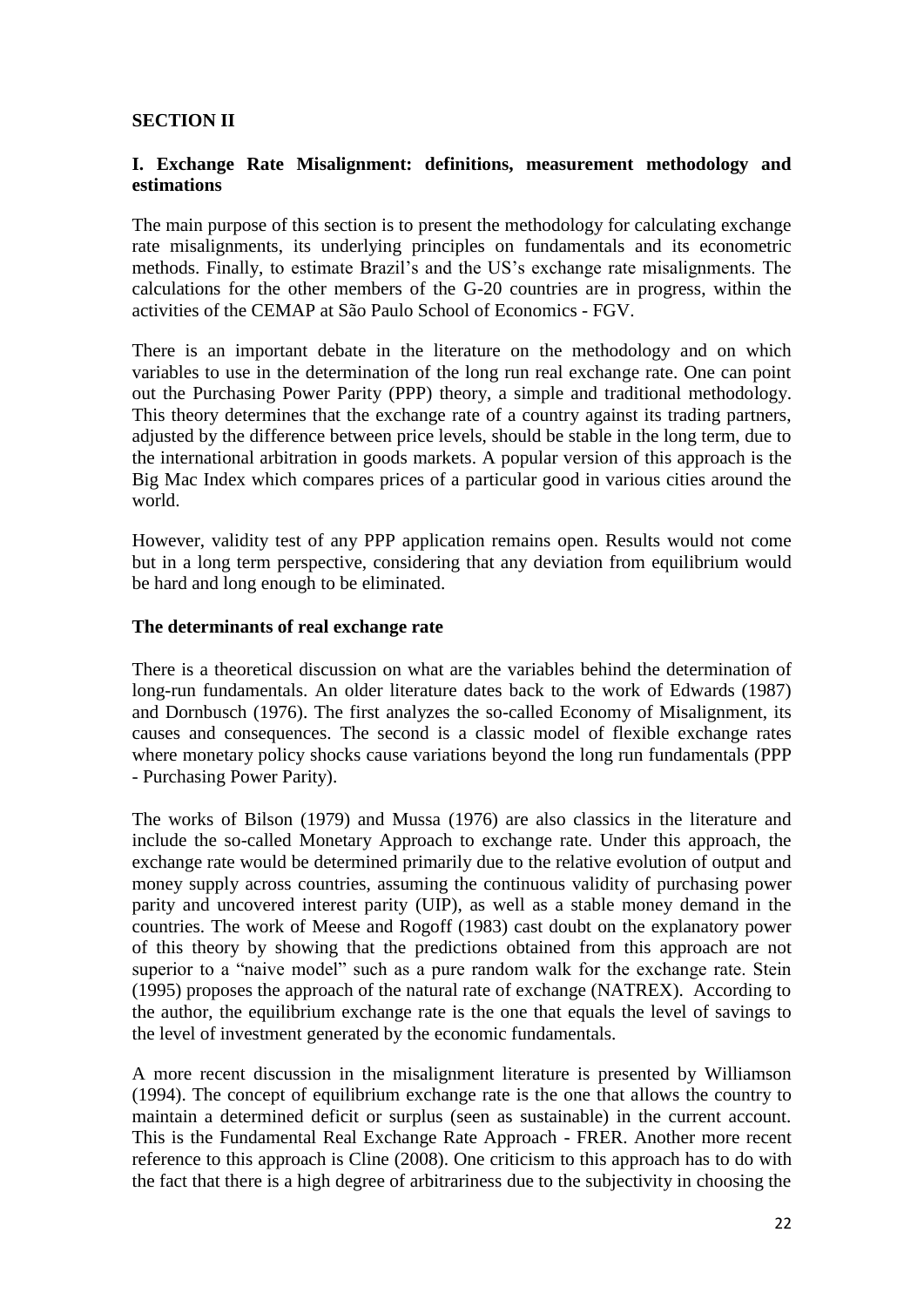target level of current accounts. Moreover, this kind of approach focuses exclusively on flows and not on stocks.

Faruqee (1995) tries to incorporate issues related to the evolution of stocks and builds a model which allows an interaction between flows and stocks. In this way, he shows that there must be a stable relationship between real exchange rate and net external position of liabilities between residents and nonresidents. This is the Behavioral Real Exchange Rate Approach - BRER. The model is extended by Alberola, Cervero et al. (1999). Kubota (2009) uses a model where the representative agent maximizes the intertemporal consumption and accumulates capital. Under this model, the real exchange rate is a function of terms of trade, net external position, relative productivity of tradable and non-tradable sectors. This is the approach used by CEMAP in its estimation of misalignments.

This approach seeks to reduce the existing degree of subjectivity in the estimation of exchange rate misalignment by connecting the real exchange rate to a set of fundamentals obtained from some theoretical model and decompose the actual real exchange rate series and the fundamentals in transitory and permanent components, using time series econometric techniques.

## **II. How to choose the fundamentals?**

The approach of the literature of exchange rate misalignment recognizes both empirical and theoretical limitations of the Purchasing Power Parity (PPP) methodology and uses an approach based on economic fundamentals. These fundamentals are derived from an economic model which takes into account the dynamics of current account and capital account in the calculations of the equilibrium exchange rate. The econometric model contains the following variables: net foreign investment position (NFA), terms of trade (ToT), and a productivity indicator amongst the producing sectors of tradable goods and non-tradable goods (BS). BS is a relative indicator measure of tradable and non-tradable productivity comparing the country to its trading patterns in order to correct the classical effect of the Balassa-Samuelson on real exchange rate.

With these variables, the equilibrium exchange rate of long-term is estimated. Deviations from this rate with the observed exchange rate are the exchange rate misalignments.

(1)  $RER_t = \text{fundamentals}_t + \text{misalignment}_t$ (2) fundamentals<sub>t</sub> =  $f(NFA_t^{equilibrium}, TT_t^{equilibrium}, BS_t^{equilibrium})$ *t equilibrium t*  $f$ undamental $s_t = f(NFA_t^{equilibrium}, TT_t^{equilibrium}, BS$ 

The real exchange rate of long-run equilibrium can be estimated from a time series econometric model that aims to estimate the structure given by (1) and (2).

# **III. How to estimate the misalignment?**

The estimation is made by the decomposition of the series in transitory and permanent components, after an analysis of stationarity and co-integration (Engle and Granger (1987), Johansen (1995) and Gonzalo and Granger (1995)). The transitory component is connected to the misalignment and the permanent component is connected to the long run equilibrium. The economic series individually analyzed, in general, do not tend to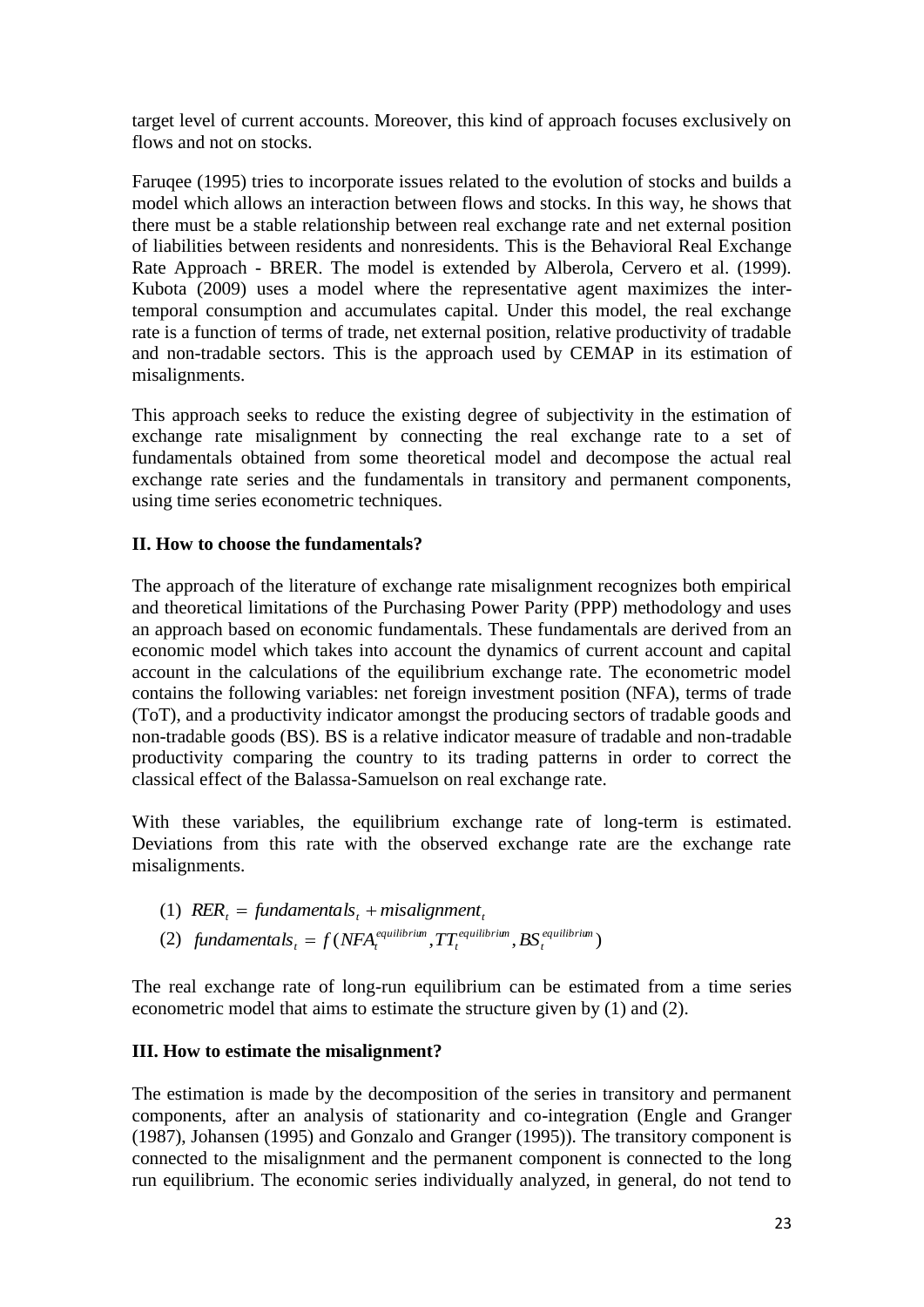revert to some level of long run position due to non-stationarity. In a technical way, the economic series are integrated, i.e., shocks are accumulating over time. The series are said to be co-integrated if shocks accumulate in a common set of series, in such a way that there is a linear combination between them, with a stationary property. Thus, two co-integrated series can drift away only in the short-run, but tend to revert to its longrun equilibrium. The real exchange rate can move away from certain series called fundamentals, but if they are indeed a long-run determinant of the exchange rate, then the series will revert to its long-run equilibrium.

# **Results**

CEMAP estimated Brazil's and the US's real equilibrium exchange rate, using cointegration techniques. The econometric model contains the series of fundamentals listed above. The results are as follows:

### **1. Estimates for Brazil**

Graphic 13 shows the evolution of the level of misalignment observed in the Brazilian economy from 1980 to 2010. The estimates suggest that the highest positive real exchange misalignment occurred in 1998 with the Brazilian real exchange rate being on average about 25% above the equilibrium. The highest negative misalignment level occurred in 2003, with the exchange rate being about 23% below equilibrium. The first stage is associated with the macroeconomic stabilization of the Brazilian economy in which the exchange was not floating. The second period concerns the effects of the crisis of confidence in the transition from Cardoso to Lula. The graphic also suggests that an exchange rate misalignment has a high degree of persistence. Periods of positive misalignments tend to be followed by other periods of positive misalignment and the same goes for negative values.

The line of fundamentals, which denotes the value of long-run equilibrium to which the real exchange rate should converge, shows that in the 1990's there was a trend of worsening of fundamentals that was halted and reversed during the year 2000. In recent years, the line of foundations remains stable while the real exchange rate presents a strong appreciation.

Estimating the real equilibrium exchange rate is a complex task and raises long discussions. The estimates are subject to the customary caution, especially for periods at the end of the sample, in which all the developments of recent events have not been fully expressed in the series, which can distort the estimate in some unknown way. The model estimated here suggests that the Brazilian exchange rate has been far from equilibrium in 2010, and the misalignment was growing at the end of the year. It is estimated that in 2010 the exchange rate was about 29% above the equilibrium, a value very close to the ceiling of the series calculated from 1980..

With the exception of the first quarter of 2009, due to the financial crisis, the Brazilian exchange rate remains consistently above the equilibrium since 2005. From this year, also the fundamentals lines apparently reverted. This suggests fundamentals improvements in the early 2000 were exhausted. However, the Brazilian exchange rate continued appreciating against a relevant basket of trade patterns.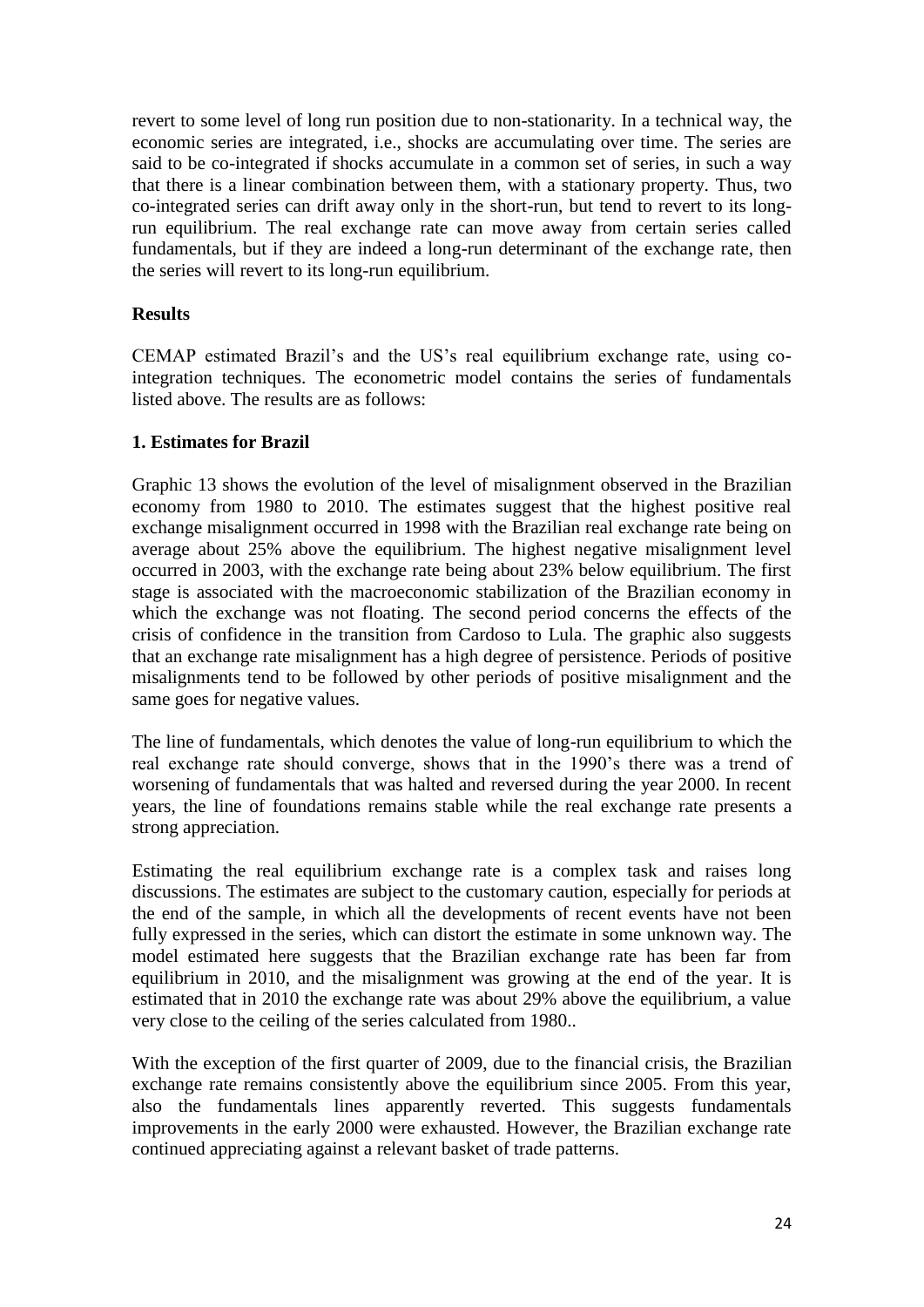The measure of exchange rate misalignment should not be used as a prediction of the real exchange rate. Misalignment of the Brazilian currency does not necessarily imply that immediate realignments will occur, but only at some point in the future. It is very difficult to state the time when such adjustment will occur and its intensity. The measure must be understood as an indicator of some kind of imbalance at the present time, but not necessarily in the future. Unforeseen improvements in the fundamentals, such as additional gains in terms of trade and the improvement in the external position of investments, for instance, can cause the line of fundamentals to approach the current level of exchange rate.

**Graphic 13: Brazil: real exchange rate, fundamentals and exchange rate misalignments** 



Source: CEMAP.

#### **2. Estimates for the United States:**

Graphic 14 shows the evolution of the level of misalignment observed in the US economy from 1970 to 2010. The estimates of exchange rate misalignment suggest two moments of overvaluation of the dollar. The first occurred in the first half of the 1980s. The second stage began in the mid-1990s and lasted until the first half of the years 2000. In both cases the US exchange rates reached a value of about 40% above the equilibrium. The line of fundamentals, which denotes the value of long-run equilibrium to which the exchange rate should converge, shows a continuing trend of worsening fundamentals of the US economy. Apparently, since 2005, the fundamentals began to revert smoothly.

The model suggests that the US exchange rate has been below its equilibrium over 2010. The values are not as high as the ones observed in other periods, but are between 5% and 10% depending on the year under analysis.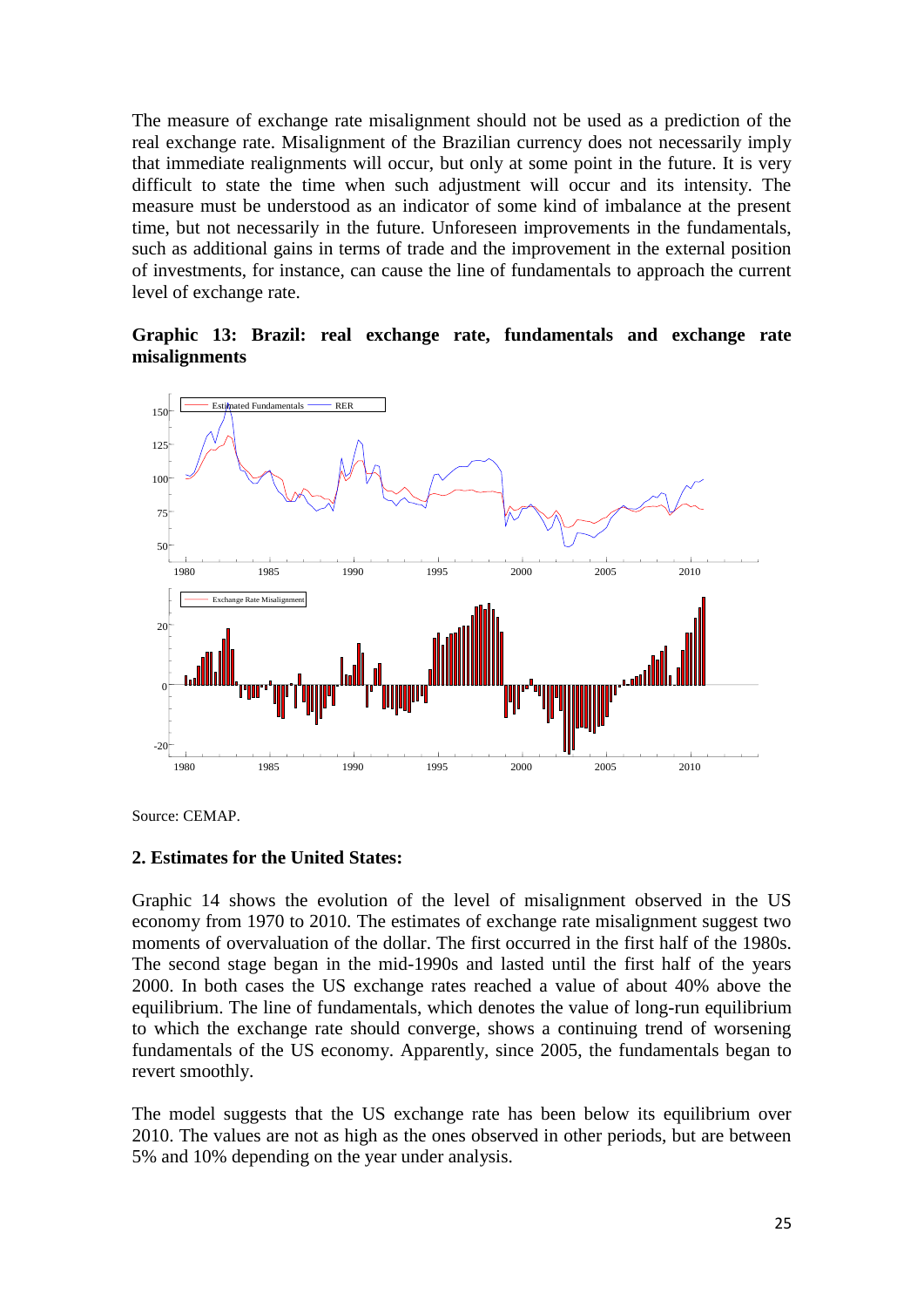

**Graphic 14: United States: real exchange rate, fundamentals and exchange rate misalignments** 

Source: CEMAP.

#### **3. Estimates for China**

Graphic 15 shows the evolution of the level of misalignment observed in China economy from 1980 to 2010.

CEMAP analysis the determinants of Chinese real exchange rate in this period using cointegration techniques and the data set that contains real exchange rate (RER), net foreign asset position (NFA), the level of international official reserves as percentage of gross domestic product (RGDP) and difference of gross per capita income between China and their main trading patterns (DiffPercapita). The introduction of reserves in the Vector Error Correction Model is not the usual practice in the literature. In this paper, with the inclusion of official reserves, evidence was obtained in favor of cointegration hypothesis among these variables. Whereas the traditional model without official reserves does not give evidence in favor of cointegration. The variables NFA, RGDP and DiffPercapita can be seen as long run determinants of real exchange rate. From the model it is possible to estimate the level of Chinese exchange rate misalignment.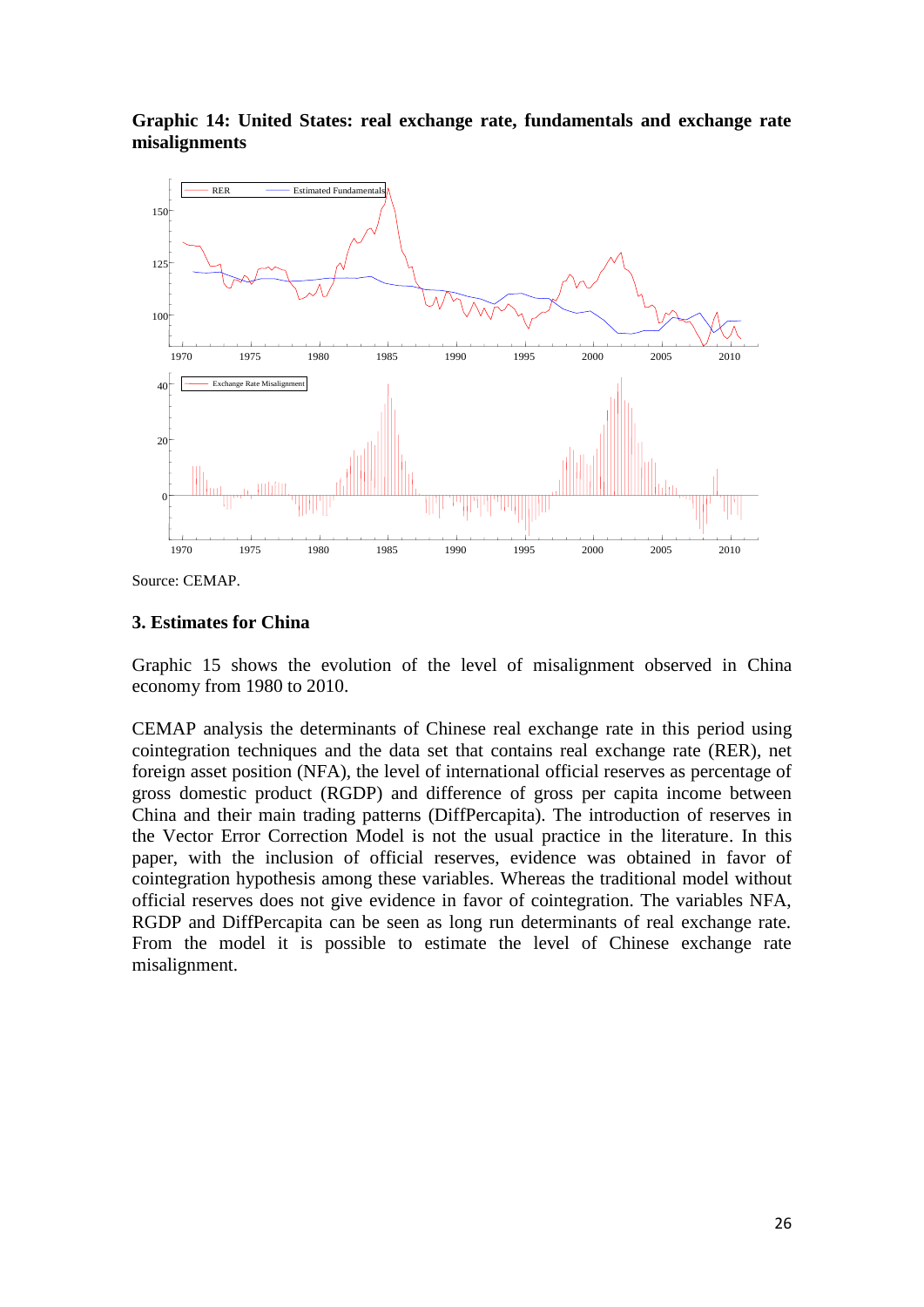

**Graphic 15: China: real exchange rate, fundamentals and exchange rate misalignments**

In summary, CEMAP has estimated exchange rate misalignment following the methodology based on the analysis of long-term fundamentals of the real exchange rate using a Vector Autoregressive Model with Error Connection Term as econometric model. It has used as fundamentals the net foreign investment position, terms of trade and an indicator of difference in productivity in the sectors of tradable and non-tradable goods. There is theoretical justification for such choice, and the relationship between real exchange rate and these variables is empirically validated as shown by Faruqee, H. (1995), Alberola, E., S. Cervero, H. Lopez and A. Ubid (1999) and Kubota, M. (2009).

Based on this model, CEMAP estimated Brazil's exchange rate misalignment in the end of 2010 by about + 29%, which means that the Brazilian currency would have to be depreciated around this value to achieve the estimated equilibrium. The same calculation was made for the US and the result was a misalignment of about  $-10\%$ , which means that the US currency should appreciate in this amount to achieve the longrun equilibrium. Once again, the same calculation was made for China and the result was a misalignment of about – 17%, which means that China currency should appreciate in this amount to achieve the long-run equilibrium. These figures should be considered based on the conditions prevailing in the analyzed period.

Source: CEMAP.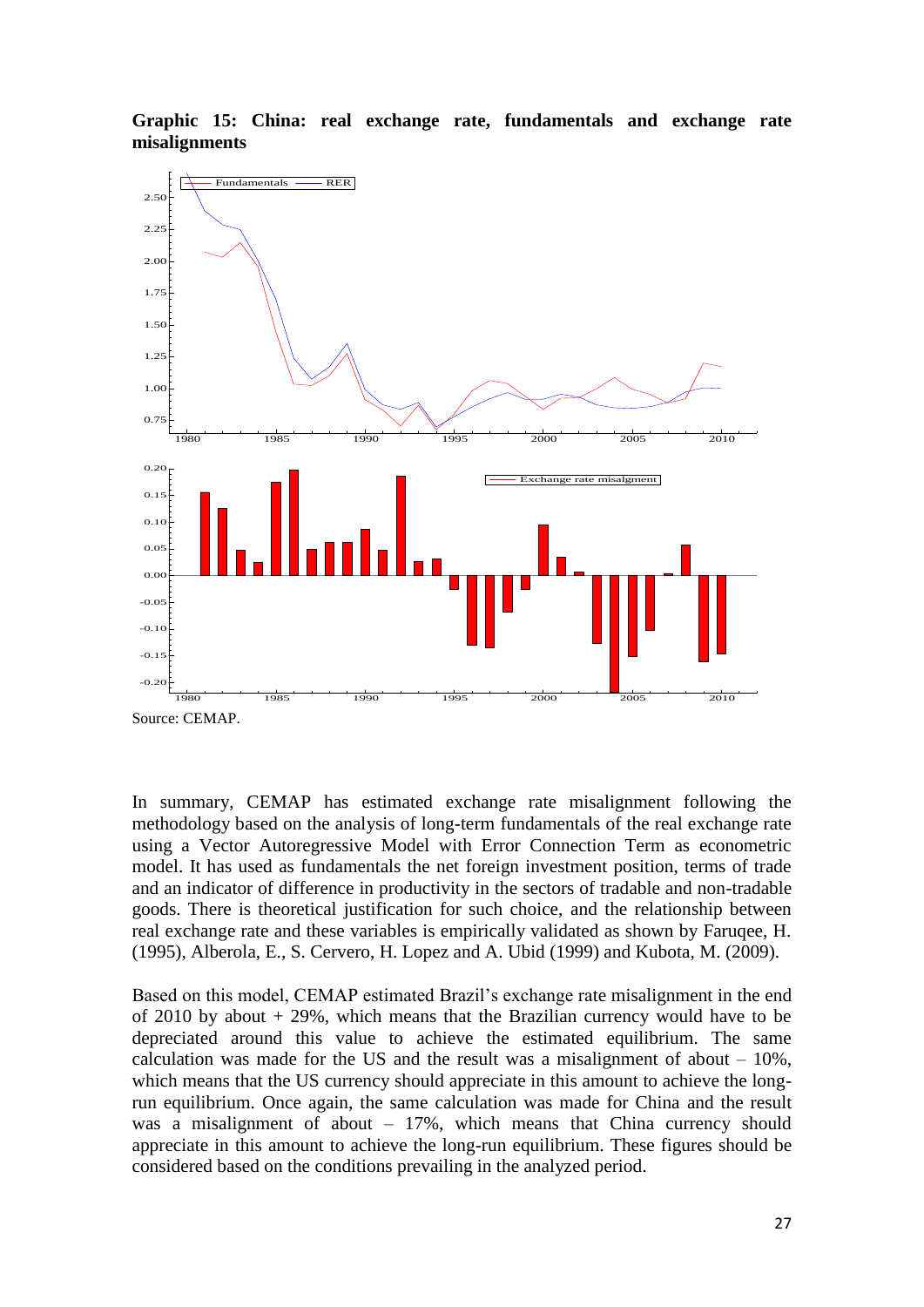#### **SECTION III**

### **Estimation of the impact of exchange rate misalignments on the level of tariff protection (a tarifficaton exercise)**

The first step to estimate the impact of exchange rate misalignments on the level of tariff protection is to express local import prices as a function of international prices, equilibrium exchange rates and tariff barriers.

In a given bilateral trade relationship, the price of the good imported by the domestic economy can be written as in equation (1):

$$
P_{imp}^{dom} = P_{exp}^* \Theta_{dom} (1 + t)
$$
 (1)

Where:

 $P_{\text{imp}}^{\text{dom}}$ : domestic price of the good imported, expressed in local domestic currency;

 $P_{\text{exp}}^*$ : international price of the good exported by the foreign economy;

 $\Theta_{\text{dom}}$ : nominal exchange rate in the domestic economy;

 $(1 + t)$ : Tariff barrier (tariff effect);

The international price of the good exported by the foreign economy  $(P_{exp}^*)$  can be written as in equation (2):

$$
P_{\rm exp}^* = P_{\rm dom}^* \cdot \frac{1}{\Theta^*}
$$
 (2)

Where,

 $P_{\text{dom}}^*$ : foreign price of the good exported by the foreign economy, expressed in local foreign currency;

 $\Theta^*$ : nominal exchange rate in the foreign economy;

Therefore, equation (1) can be rewritten as in (3):

$$
P_{\text{imp}}^{\text{dom}} = P_{\text{dom}}^* \cdot \frac{1}{\Theta^*} . \Theta_{\text{dom}} . (1 + t) \tag{3}
$$

The impact of possible exchange rate misalignments on import domestic prices can be estimated by first taking logs in both sides of equation (3) and then linearizing it. This procedure allows equation (3) to be expressed in percentage form, according to equation (4) below:

$$
\frac{d(P_{\text{imp}}^{\text{dom}})}{P_{\text{imp}}^{\text{dom}}} = \frac{d(P_{\text{dom}}^*)}{P_{\text{dom}}^*} - \frac{d(\Theta^*)}{\Theta^*} + \frac{d(\Theta_{\text{dom}})}{\Theta_{\text{dom}}} + \frac{d(1+t)}{1+t} \tag{4}
$$

Assuming the price of the foreign good  $P_{\text{dom}}^*$  (expressed in local foreign currency) to be less sensitive to exchange rate misalignments (e.g. low import content or existence of government import subsidies), equation (4) can be rewritten as: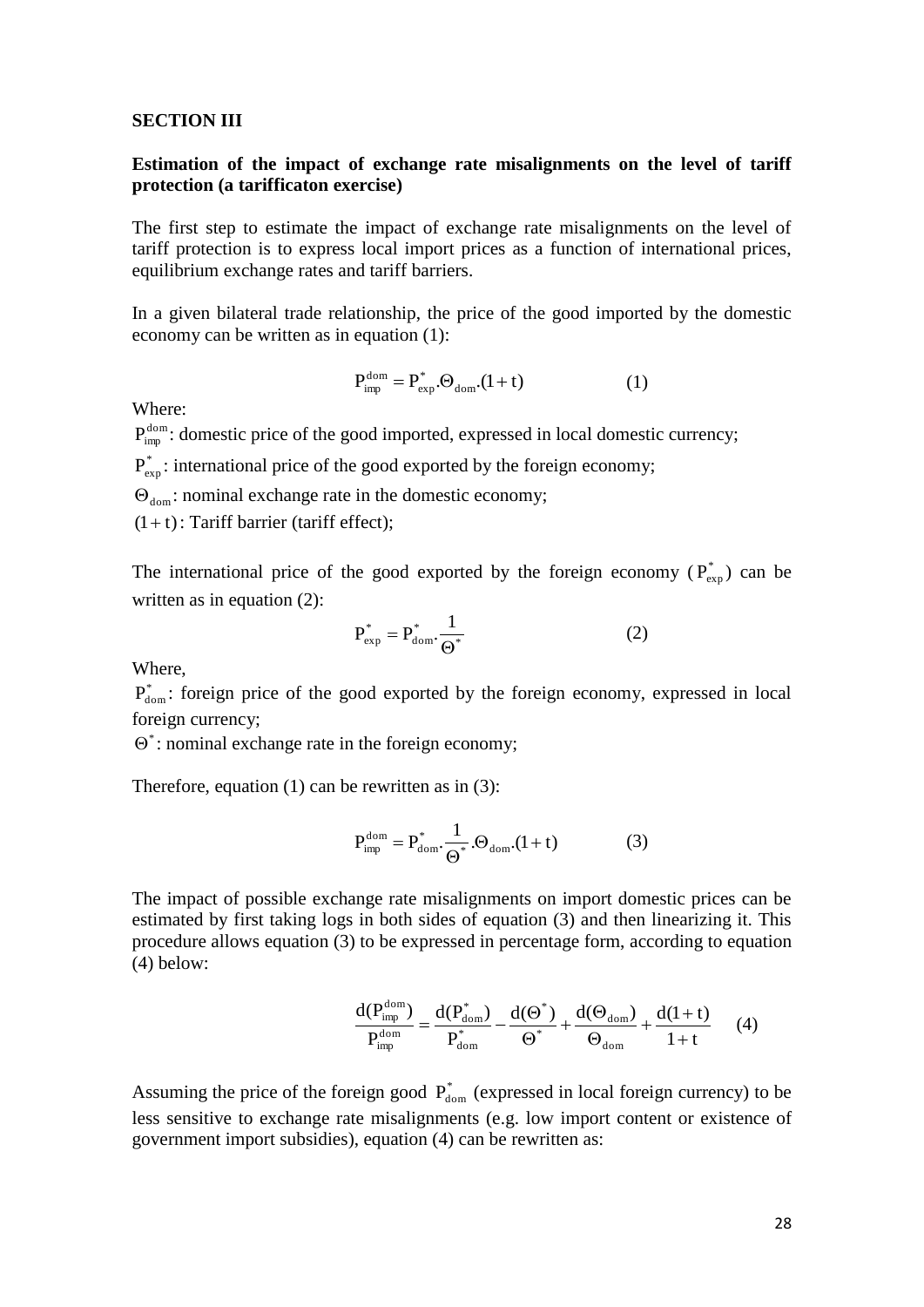$$
\frac{d(P_{\text{imp}}^{\text{dom}})}{P_{\text{imp}}^{\text{dom}}} = -\frac{d(\Theta^*)}{\Theta^*} + \frac{d(\Theta_{\text{dom}})}{\Theta_{\text{dom}}}
$$
(5)

That is, we can write the fluctuations in the local price of the goods imported by the domestic economy only as a function of exchange rate misalignments, both in the domestic economy as well as in the foreign economy. As noted in equation (5), foreign currency devaluations contribute to the increased competitiveness of the good imported by the domestic economy, making it cheaper (because  $(d(\Theta^*)/\Theta^*) \ge 0$ ). The same reasoning applies to domestic currency valuations (because  $(d(\Theta_{\text{dom}})/\Theta_{\text{dom}}) \le 0$ ).

For the calculation of an import tariff adjusted to exchange rate misalignments (percentage) as described in (5), it is possible to rewrite the equation (3) in the form of deviations from the equilibrium exchange rates. For instance, in the case where the exporting foreign economy manipulates its exchange rate so as to make its exports more competitive (devaluation) and the importing domestic economy operates with an overvalued exchange rate, equation (3) can be rewritten with the following adjustments in the rates of equilibrium:

$$
(1+(-\frac{d(\Theta^*)}{\Theta^*}+\frac{d(\Theta_{\mathrm{dom}})}{\Theta_{\mathrm{dom}}})) . P_{\mathrm{imp}}^{\mathrm{dom}} = P_{\mathrm{dom}}^* . \frac{1}{\Theta^*} . \Theta_{\mathrm{dom}} . (1+t) . (1+(-\frac{d(\Theta^*)}{\Theta^*}+\frac{d(\Theta_{\mathrm{dom}})}{\Theta_{\mathrm{dom}}})).
$$

So, it is possible to define an import tariff adjusted for currency fluctuations, as follows:

$$
(1+t).(1+(-\frac{d(\Theta^*)}{\Theta^*}+\frac{d(\Theta_{\text{dom}})}{\Theta_{\text{dom}}})) = (1+t^{\text{ajust}})
$$
(6)

Therefore, in order to take into account possible exchange rate misalignments in relation to their equilibrium values, the so called adjusted tariff can be calculated as in (7):

$$
t^{adjust} = (-\frac{d(\Theta^*)}{\Theta^*} + \frac{d(\Theta_{dom})}{\Theta_{dom}}) + t \cdot (1 + (-\frac{d(\Theta^*)}{\Theta^*} + \frac{d(\Theta_{dom})}{\Theta_{dom}})) \tag{7}
$$

It is worthy of note that equation (7) required some important simplifying assumptions along its estimation path. Firstly, foreign prices (expressed in foreign local currency) were considered to be constant even under foreign exchange rate misalignments. Secondly, the empirically estimated exchange rate misalignments values used in this study were multilateral in nature. That, in principle, could make a difference in value, if only bilateral misalignments were considered. In this sense, the exercise here should be understood as a short-run partial approach to the problem.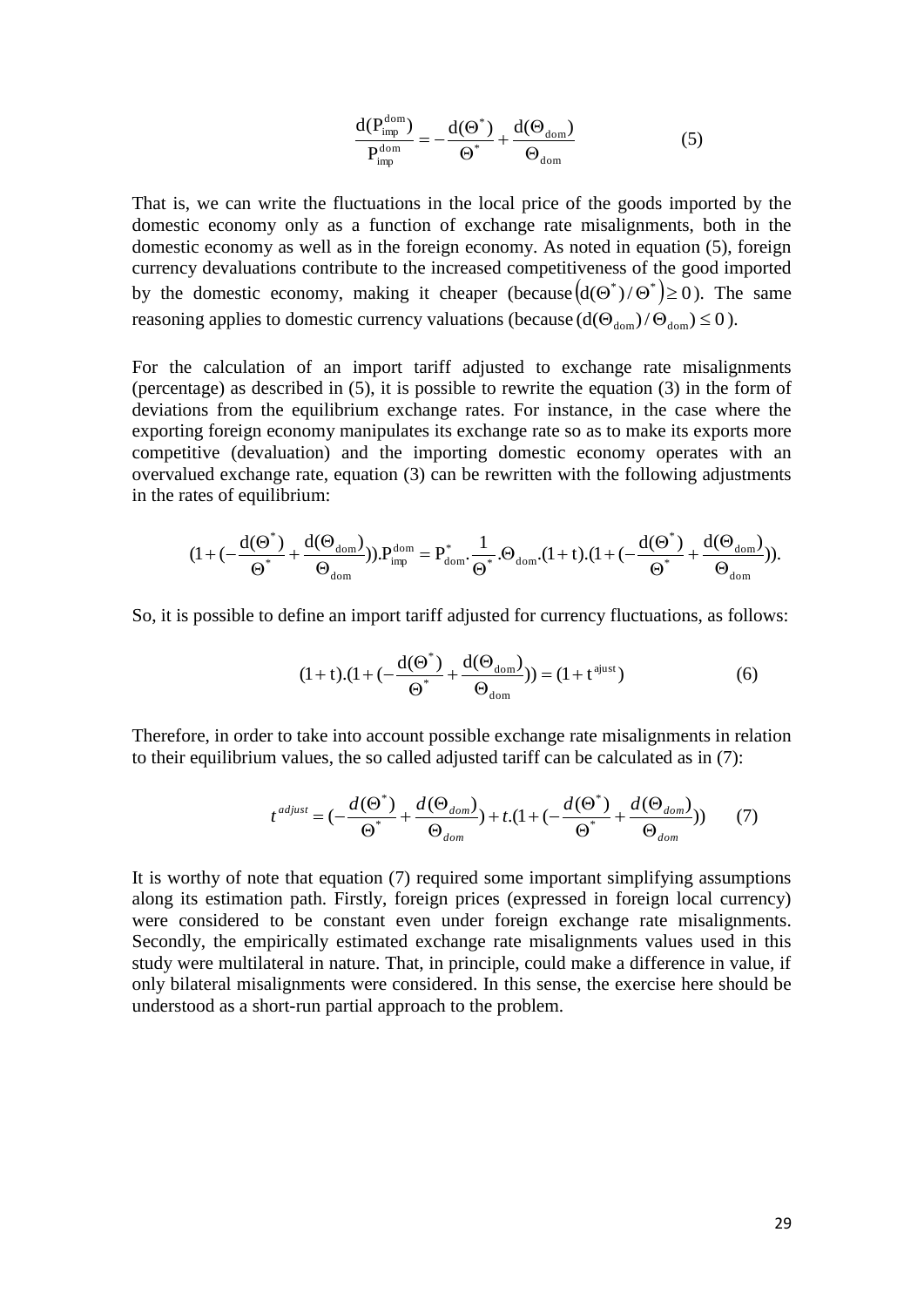# **FINAL CONCLUSIONS**

Considering the current diversity of exchange rate policies and the extent of exchange rate misalignments, a question can be raised: could currency wars lead to trade wars?

The first step in seeking for an answer is to study the effects of exchange rate misalignments on the international trade policy of each country and the impact on their trade instruments. If the exchange rate misalignments do affect the objectives of these policies and neutralize the efficiency of their instruments, the answer is clear: yes, currency wars can lead to trade wars.

Examples of trade wars are as old as history itself, as well demonstrated by Findlay and O'Rourke in *Power and Plenty* (2007). What is new, however, is that, for the last sixty years, countries managed to avoid wars by creating an international forum – the GATT, latter WTO – to negotiate rules to avoid trade conflicts. The main objective of the GATT/WTO is to liberalize international trade and establish a binding regulatory framework for all its members, where their trade activities could be contested at the "juridical-diplomatic tribunal" of the organization.

The seed of the problem was sown, however, with the functional distinction between the GATT and the IMF. The first was created to be responsible for trade and the latter for exchange rates and balance of payments problems, at a time when the whole system of trade regulation worked under the dollar/gold standard regime. However, even after the adoption of floating currencies in the 1970s, the currency topic remained under IMF control.

Since the year 2000, the international arena became more complex with the presence of the emerging countries. China, in particular, became a new economic power and the world's biggest exporter of goods. Agreements amongst few for exchange rate realignments, common in the past, have now become impossible. The exchange rate issue has been globalized and nowadays affects directly the international trade policy of all trade partners.

The exchange rate issue is not totally absent from the WTO. Article XV of the GATT contains, since 1948, rules on exchange arrangements, which state that "*Contracting parties shall not, by exchange action, frustrate the intent of the provisions of this Agreement, nor, by trade action, the intent of the provisions of the Articles of Agreement of the International Monetary Fund*". With the artificial division agreed in the past between GATT and IMF, WTO members have been refusing to discuss the exchange rate issue and its impacts on trade.

Several proposals for the use of trade remedies, such as anti-dumping and countervailing measures, in order to offset the exchange rate effects have been discussed, but the results appear to be legally questionable under present WTO rules. It is true that trade remedies were not negotiated or agreed as mechanisms to inhibit the use of exchange rates as unfair trade.

Considering the extent of last year's exchange rate misalignments, and their effects on trade, the issue has been taken to the G-20. However, in the presence of impasses and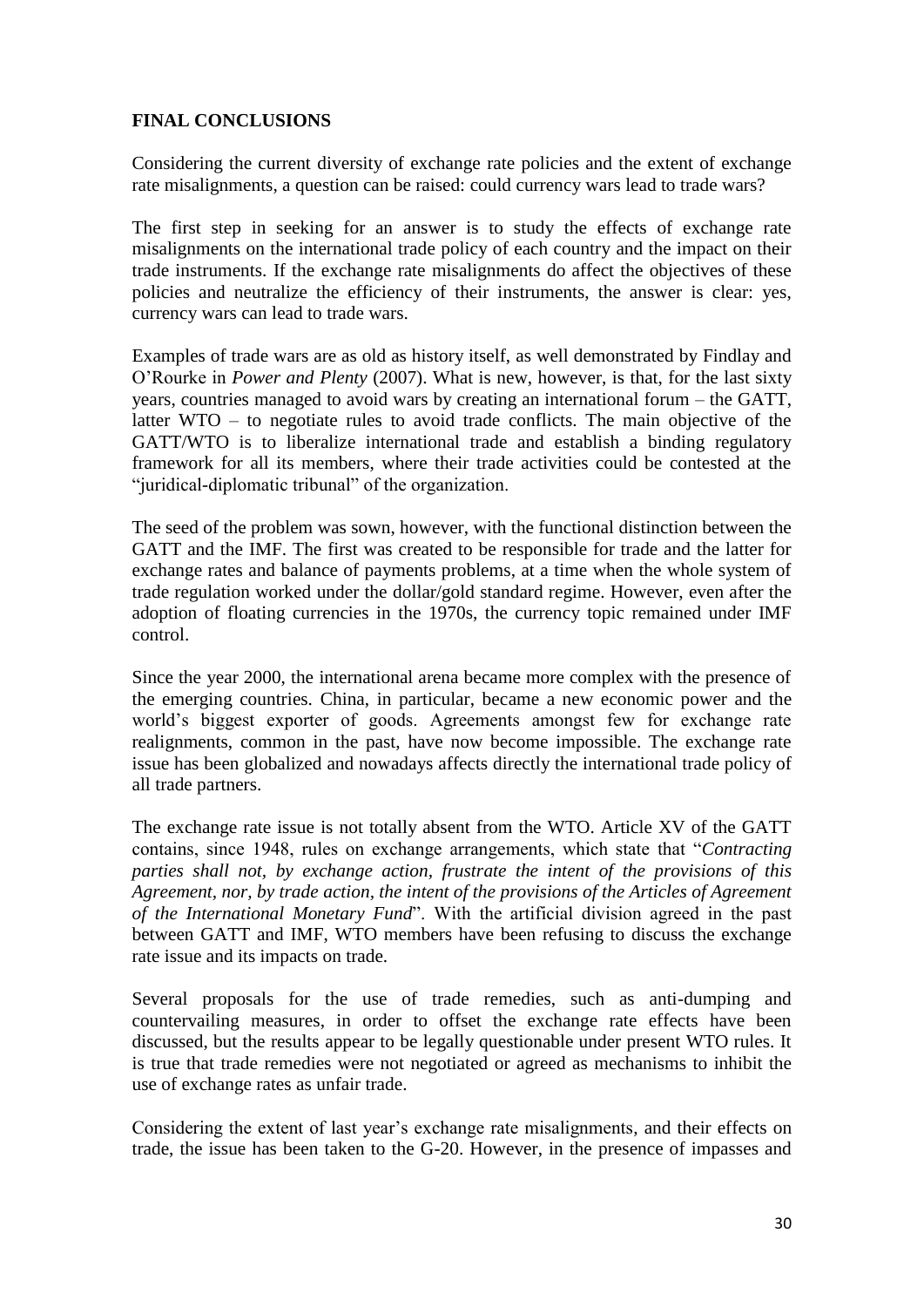crises in several multilateral organizations there is no consensus in that forum on how to address the matter, or even how to define the problem.

While WTO members refuse to discuss the exchange rate effects on trade and how to neutralize them, economists from different parts of the world accumulate a considerable academic production, which can indicate the extent of the problem. There are different methods and methodologies to calculate the equilibrium exchange rates and exchange rate misalignments of the main currencies: the purchasing power parity, the equilibrium of the current account, the equilibrium of assets and liabilities flows of a country, or the exchange rate based on the unit of labor costs.

It is true that such studies present a great variety of results. However, for the WTO, the accuracy of the exchange rates' valuations or devaluations is not relevant. The main task facing the WTO is only to find out a threshold, a red border, from where trade policy instruments, negotiated within the GATT and the WTO, become ineffective as the impacts of exchange rates nullify the effects of the rules negotiated in the trading system over the last six decades.

This research paper aimed to explore the impacts of exchange rates on just one of the main international trade policy instruments: tariffs. It would be opportune to analyze their effects also on trade remedies, such as anti-dumping and countervailing measures, created to defend countries from unfair trade, and safeguard measures, which deal with import surges considered to be fair. The idea is not new. It was proposed by Australia to be included in the Draft of the Havana Charter as it is shown on the Report of the Drafting Committee of the Preparatory Committee of the United Nations Conference on Trade and Employment (UN ECOSOC, E/PC/T/34 of March  $5<sup>th</sup>$ , 1947). This proposal attempted to include four kinds of dumping: price, freight, currency and social dumping.

The analysis of preferential rules of origin, a core issue for all bilateral and regional trade agreements, which are widely spreading nowadays, would also be providential. It would be relevant to analyze how misalignment would affect the rules based on value added. Another relevant question to be studied would be the effects of misalignments on the already implemented Quota Free – Duty Free Initiative. Is the desired zero barrier being really achieved?

The results presented in this paper on the effects of exchange on tariffs are evident and strong:

- For countries with an appreciated exchange rate: depending on the level of such appreciation, their bound and applied tariffs can be nullified and become negative, implying that the country is granting a stimulus to imports and waiving the tariff protection level negotiated within the WTO.

- For countries with a depreciated exchange rate: depending on the level of such depreciation, their bound and applied tariffs can be increased in greater proportions than the exchange rate. For countries with a small difference between applied and bound tariffs, any depreciation may imply that applied tariffs surpass the limits negotiated within the WTO, violating Article II of the GATT.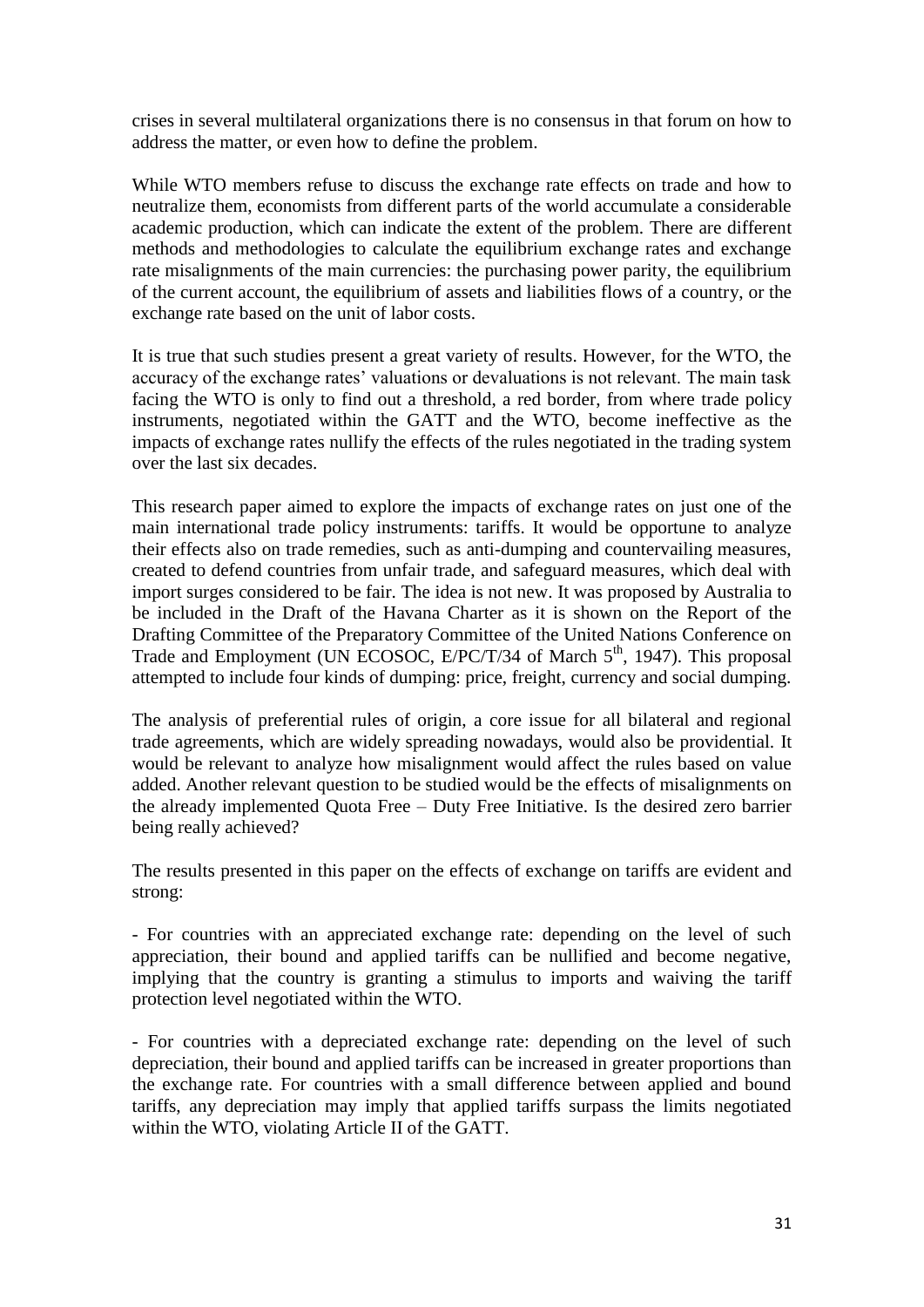But is not only Article II that is under discussion. If one considers the addition of bilateral misalignments, even Article I will be undermined, since the tariffs between every pair of countries will vary under the effects of their exchange rates, which may result in different levels of protection vis-à-vis different countries, in violation of the Most Favorable Treatment obligation.

In other words, two basic principles of the WTO are under threat: transparency and predictability. With the impacts of exchange rates, tariff structures become less transparent and much less predictable, in the present context of exchange rates' fluctuations or manipulations. The same impacts also affect other trade policy instruments, such as trade remedies and rules of origin. By eroding such basic principles, exchange rate misalignments, if not neutralized, might undermine WTO's main asset: its members' confidence.

Against the reality of exchange rate misalignments it is no longer acceptable to allow the continuation of the present situation. It is time to start negotiating a mechanism to neutralize exchange rate effects on tariffs, which, when effectively applied, would allow the maintenance of the level of market access previously established.

In summary, the WTO can no longer ignore the effects of exchange rates on its system of rules, which was constructed relentlessly over the last decades. Regarding the current status of the Doha Round, one can ask whether the exchange rate issue is not behind the dead-lock of the negotiations.

The greatest advance presented by the WTO has always been to guarantee that the relations between States be oriented by rules and not by power. The strengthening of the WTO's regulatory system is crucial in order to avoid that trade wars do not become international conflicts.

Paraphrasing a historical dialogue of space exploration, which almost ended up in a tragedy, it would be the case of affirming in a clear voice:

GENEVA – WE HAVE A PROBLEM !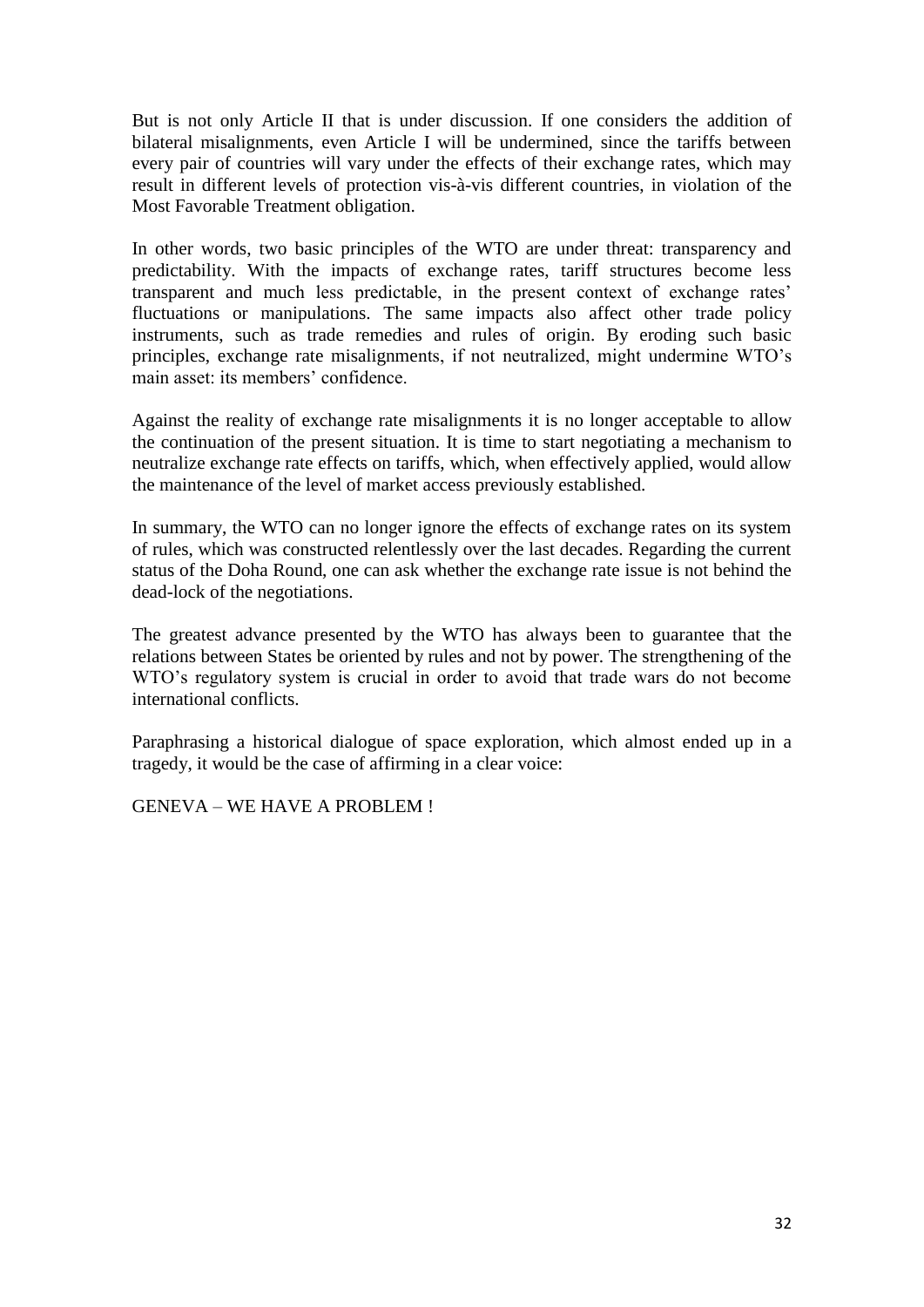#### **BIBLIOGRAPHY**

WTO, 1994, Results of the Uruguay Round Negotiations.

WTO, 2011, Data Base on Tariffs.

IMF, 2010, 2011 - Country Report People's Republic of China: Article IV Consultation, Staff Report, July 2010; Country Report People's Republic of China: Article IV Consultation, Staff Report, July 2011.

Bergsten, F., 2010 - Correcting the Chinese exchange rate: an action plan, US – Sino Currency Dispute: new insights from Economics, Policy and Law, edited by Simon Evenett, Vox EU Publication, April 2010.

Cline, W; Williamson, J., 2010 - Notes on Equilibrium Exchange Rates: January 2010;

Cline, W; Williamson, J., 2011 - Estimates of Fundamental Equilibrium Exchange Rates, Peterson Institute, May 2011.

Credit Suisse, 2011 - Valuation of Emerging Markets Currencies, Debt Trading Monthly, January 2011.

Evenett, S., 2010 - US – Sino Currency Dispute: new insights from Economics, Policy and Law, Vox EU Publication, April 2010.

Ferguson, N.: Schularick, M., 2009- The End of Chimerica, Harvard Business School, WP 10-937, October 2009.

Findlay, R.; O´Rourke, K. – Power and Plenty, Princeton University Press, 2007.

Helmut, R.,2009 - On the Renminbi and Economic Convergence, December 2009, VoxEU.

Rodrick, D., 2009 - Making Room for China in the World Economics, December 2009, VoxEU.

Subramani, A., 2010 – New PPP-Based Estimates of Renminbi Undervaluation and Policy Implications, Peter Institute, PB10-8, April 2010.

#### **BIBLIOGRAPHY RELATED TO METHODOLOGIES ON EXCHANGE RATE MISALIGNMENTS**

Alberola, E., S. Cervero*, et al.* Global Equilibrium exchange rate: Euro, Dolar, 'Ins', 'Outs' and other major currencies in a Panel Cointegration Framework. IMF Working Paper. Washington: IMF. 99-175 1999.

Bilson, J. F. Recent developments in monetary models of exchange rate determination. IMF Staff Paper, v.26, n.2, p.201-223. 1979.

Cline, W. R. Estimating consistent fundamental equilibrium exchange rate. Working paper Series. Washington: Peterson Institute for International Economics**:** 1-26 p. 2008.

Dornbusch, R. Expectations and Exchange Rate Dynamics. Journal of Political Economy, v.84, n.6, p.1161-1176. 1976.

Edwards, S. Exchange rate misaligment in developing countries. NBER working paper, v.442. 1987.

Engle, R. F. e C. W. J. Granger. Co-integration and Error Correction: Representation, Estimation and Testing. Econometrica, v.55, p.251-276. 1987.

Faruqee, H. Long-run determinants of the real exchange rate: A stock Flow Perspective. IMF Staff Paper, v.42, p.80-107. 1995.